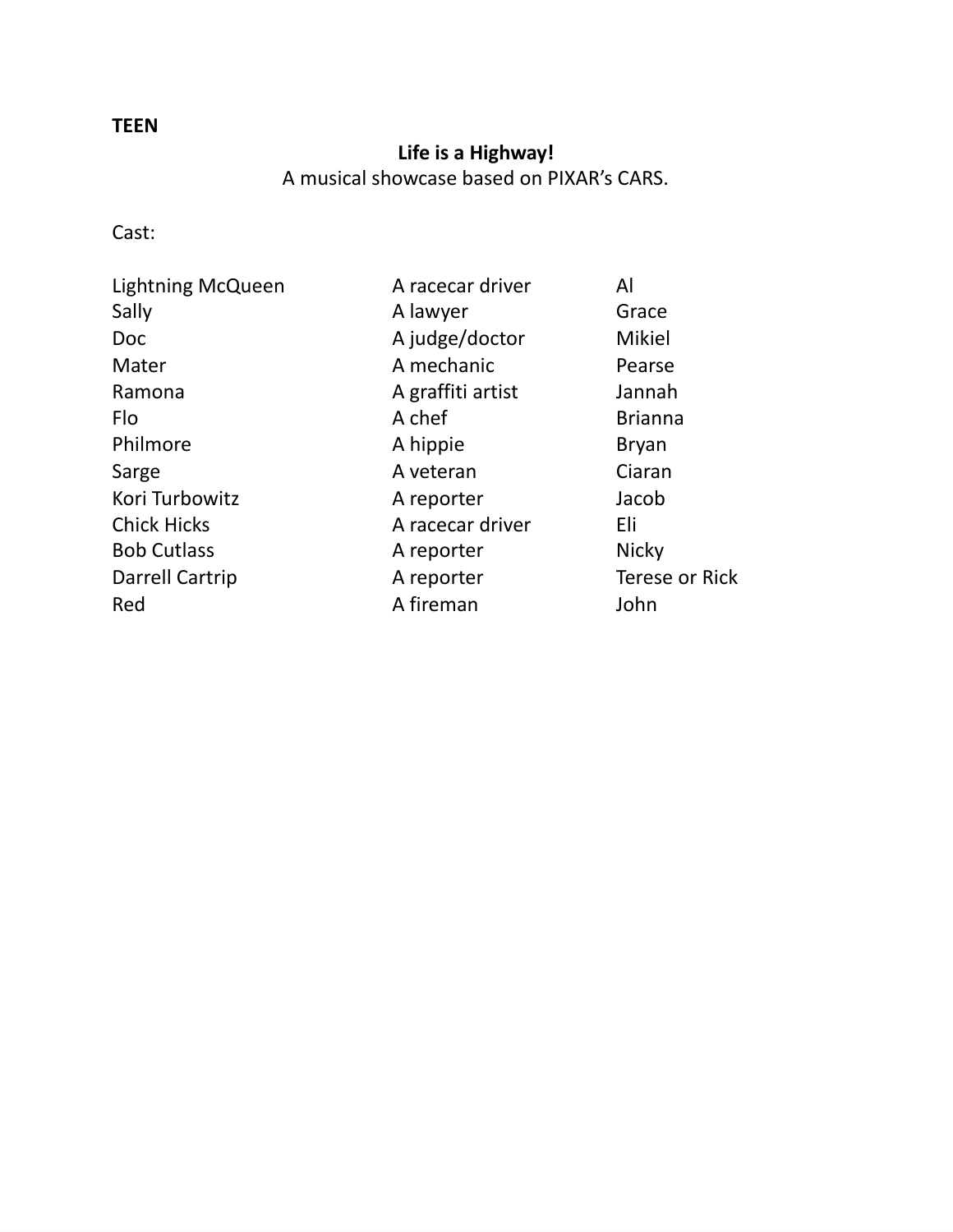### **SCENE 1**

[Cast enters singing "Real Gone" by Sheryl Crow.]

Well there's a new cat in town He's got high-paid friends Thinks he's gonna change history You think you know him so well Yeah you think he's so swell But he's just perpetuatin' prophecy

#### **BOB**

Hi! And, welcome to Life is a Highway! I'm Bob Cutlass. With me as always is Darrell Cartrip!

#### **DARRELL**

Boogity, boogity, boogity! Let's talk racing!

#### **BOB**

Well, Darrell, It looked like racecar superstar Chick Hicks was poised to finally get out of the shadow of his rival, "The King" Strip Weathers and win his first Piston Cup in California next week -

[Chick Hicks enters]

#### **CHICK**

The Piston Cup is mine, dude! It's all mine!

#### **DARRELL**

Yeah, but what he didn't count on was rookie sensation and fan favorite Lightning McQueen giving him a run for his money!

[Chorus]

Slow down, you're gonna crash

Baby you were screaming it's a blast, blast, blast

Look out, you've got your blinders on

Everybody's looking for a way to get real gone

Real gone

Real gone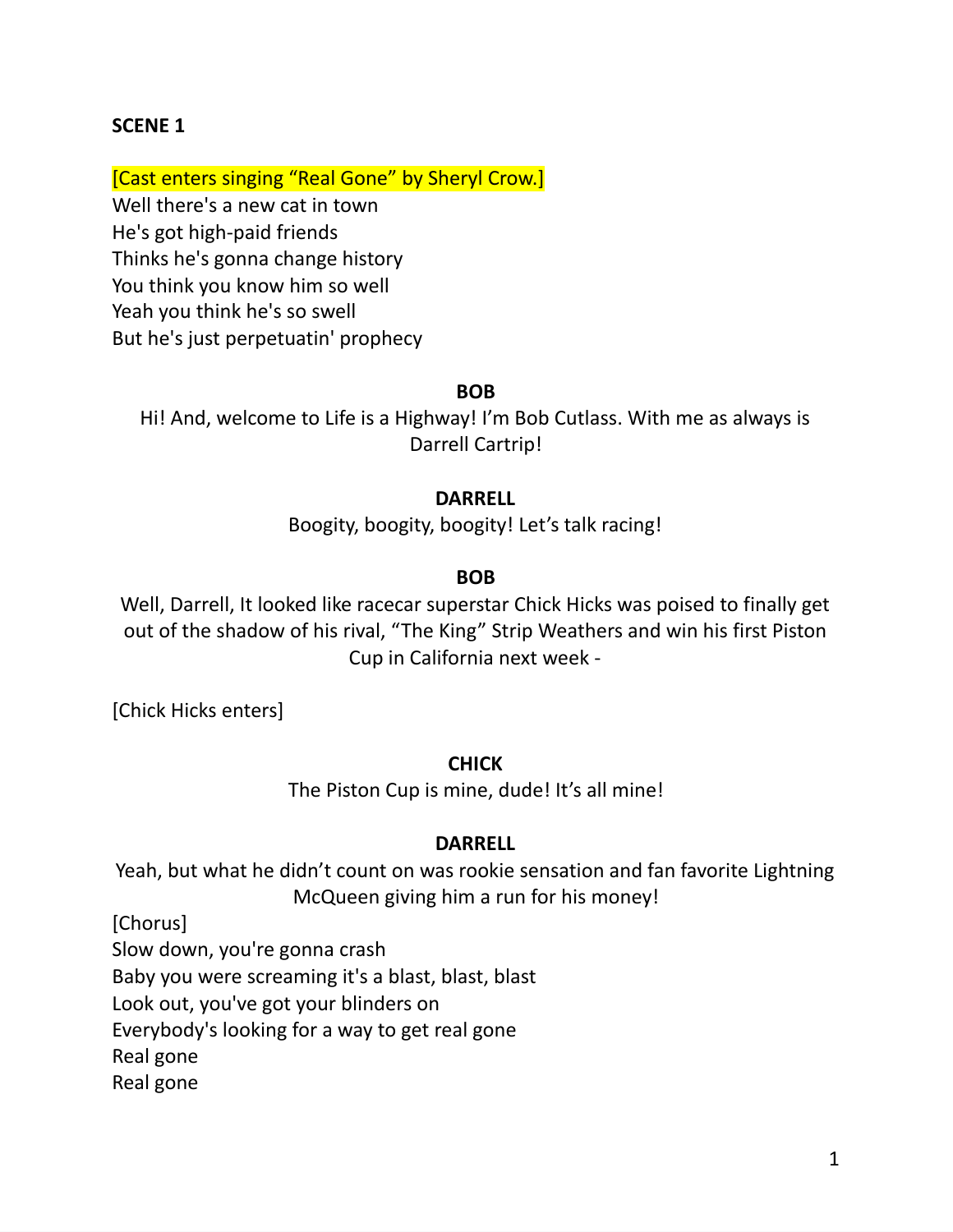### **[LIGHTNING MCQUEEN enters.]**

#### **LIGHTNING**

Ka-Chow!

#### **BOB**

Let's check in with our correspondent in the field, Kori Turbowitz, to check in with both drivers.

#### **KORI**

Lightning! Over here! **ALL** Lightning! How about a pose?

### **[Lightning strikes a few poses.]**

#### **LIGHTNING**

Ka-Chow! Ka-Chow!

#### **ALL**

We love you Lightning!

### **LIGHTNING**

And, I love ya back!

(Verse 2)

Well, we've been driving this road for a mighty long time Paying no mind to the signs Well, this neighborhood's changed It's all been rearranged We left that dream somewhere behind

### **KORI**

Lightning! Quick question. Why did you fire your entire racing team?

### **LIGHTNING**

Why? Why? Because, when you are as talented as I am you don't need a team!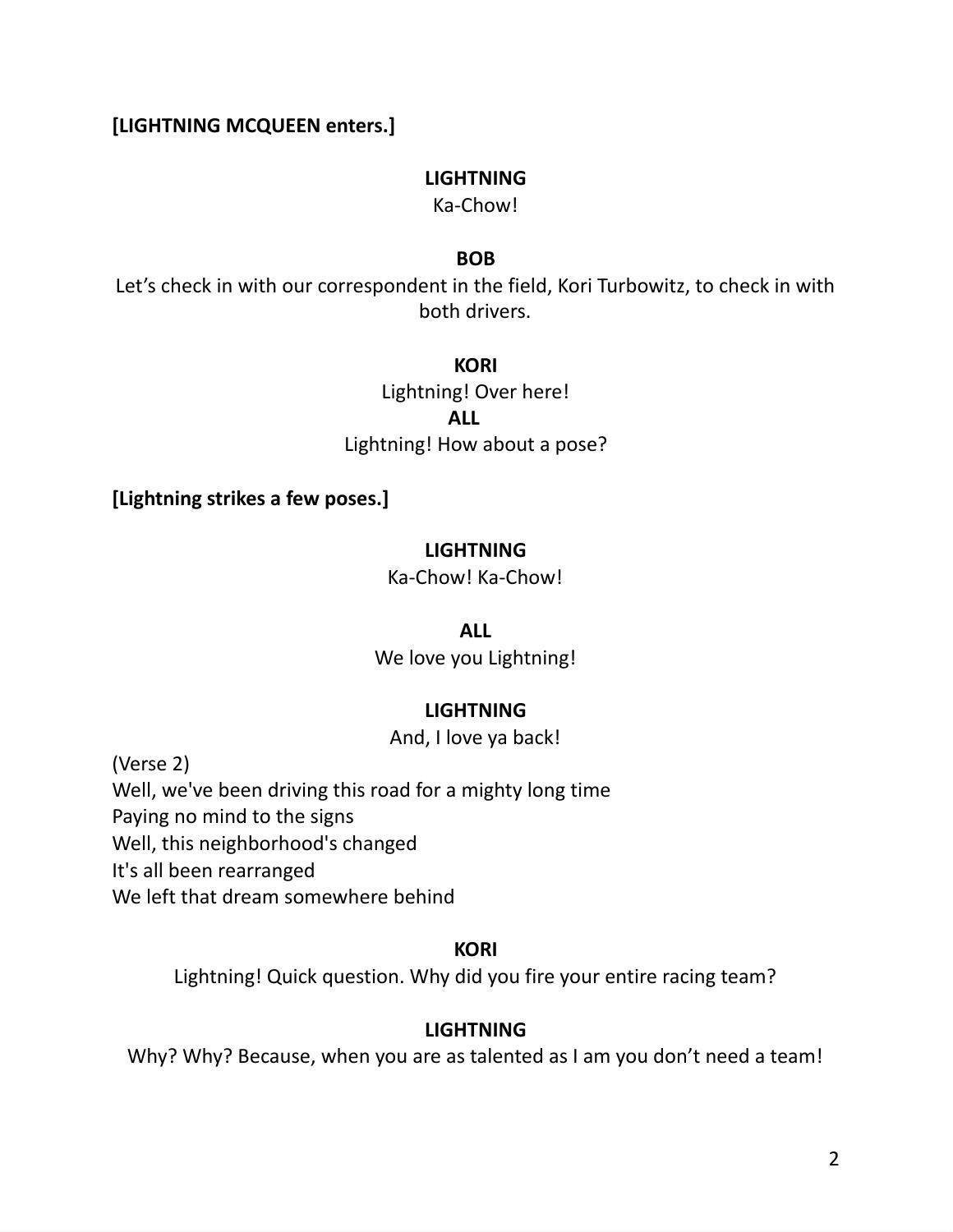### **KORI**

But, aren't you concerned you won't win the upcoming Piston Cup race in California if you don't have a good team to help you?

### **LIGHTNING**

Hmmm… NO! I am a one man show!

Slow down, you're gonna crash Baby you were screaming it's a blast, blast, blast Look out, you've got your blinders on Everybody's looking for a way To get real gone (uh uh uh uh) Real gone (uh uh uh uh) Real gone (uh uh uh uh) Real gone (uh uh uh uh) Uh

### **CHICK**

Hey, Mr. One Man Show! Yo! Seriously. That was some pretty darn nice racing out there today - BY ME! Ha, ha,ha!

### **LIGHTNING**

Whatever.

### **CHICK**

Welcome to the Chick Hicks era, McQueen! The Piston Cup is mine! See you in California! Betcha I get there first!

### **LIGHTNING**

I'll take that bet! No way you beat me to California! Route 66 here I come!

**[Chick exits.]**

### **KORI**

Do you really think you can beat a racer the caliber of Chick Hicks without a good team behind you?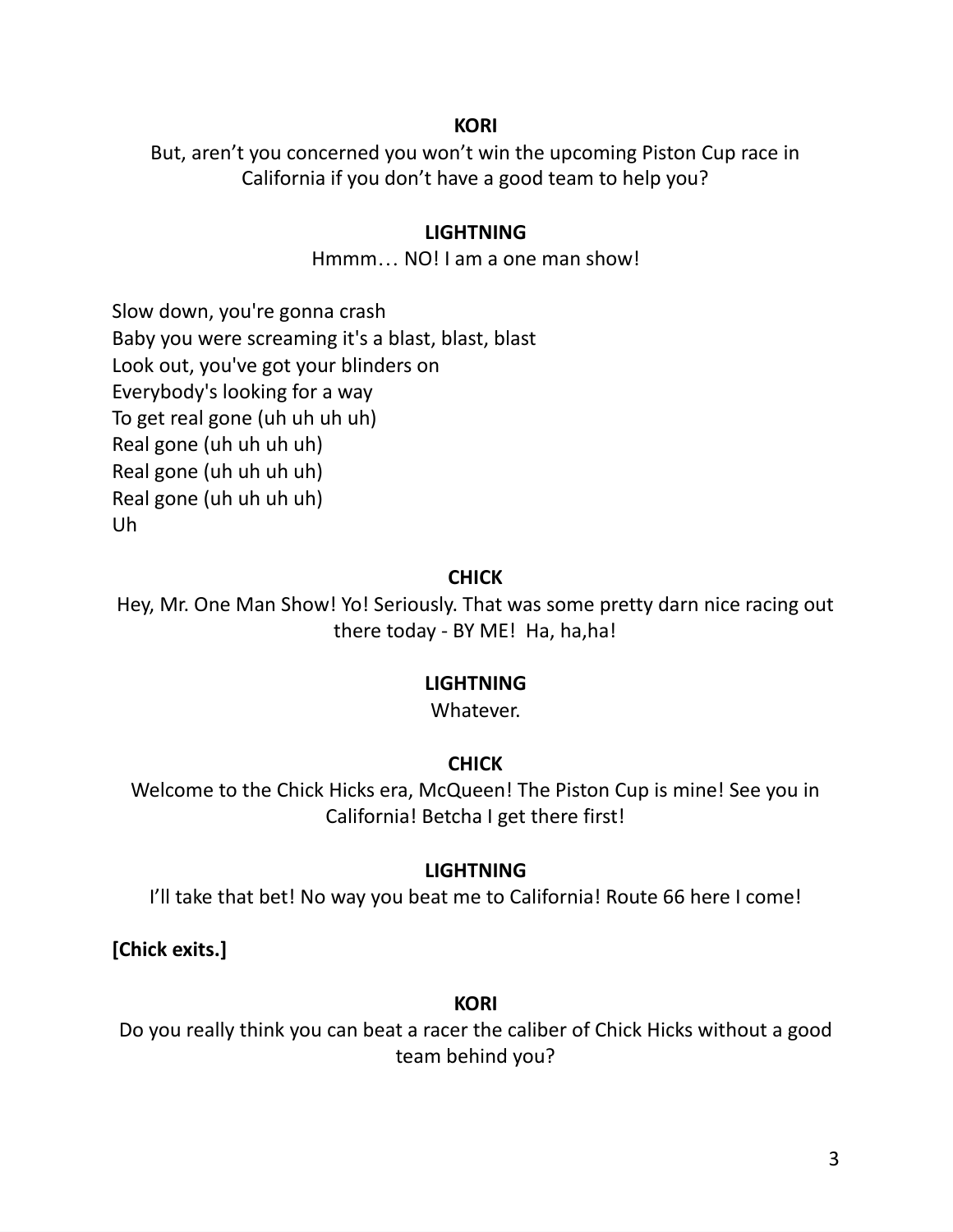#### **LIGHTNING**

Of course I can! I am the best racer in the world! I don't need anybody! I was born to win! I was born to be wild!

[Lightning sings *Born to be Wild* by Steppenwolf.]

Get your motor runnin' Head out on the highway Looking for adventure In whatever comes our way Yeah, darlin' gonna make it happen Take the world in a love embrace Fire all of your pistons at once And explode into space I like smoke and lightnin' Heavy metal thunder Racing with the wind And the feeling that I'm under Yeah, darlin' gonna make it happen Take the world in a love embrace Fire all of your pistons at once And explode into space Like a true nature's child We were born Born to be wild We can climb so high I never wanna die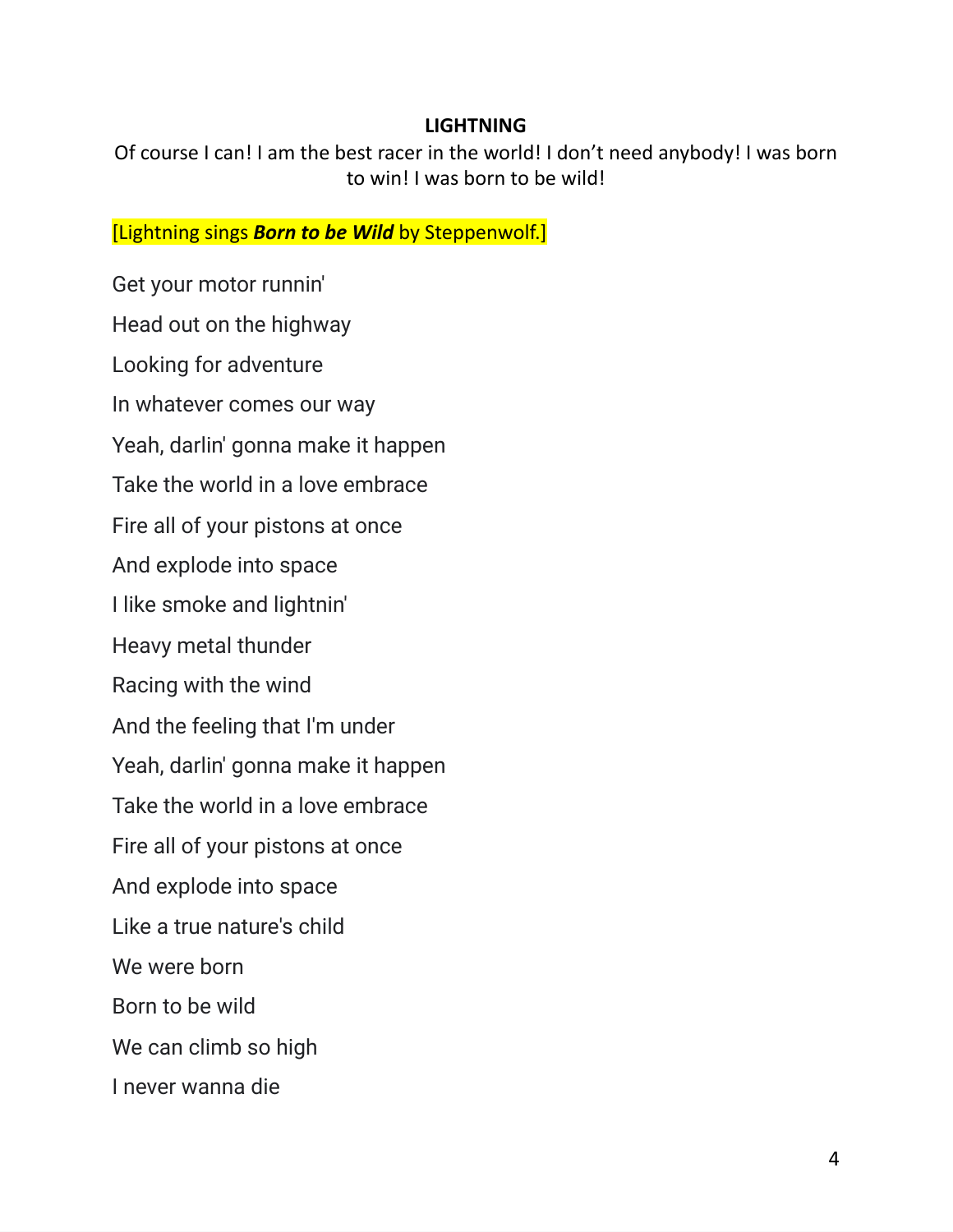Born to be wild Born to be wild Like a true nature's child We were born Born to be wild We can climb so high I never wanna die Born to be wild Born to be wild

**[When Lightning is finished he/she sits up-stage as prison bars are rolled in front. We hear the sound of prison bars closing. MATER enters.]**

#### **SCENE 2**

[MATER sings *ThankYou For Being a Friend* then talks to Lightning.]

Thank you for being a friend Traveled down a road and back again Your heart is true, you're a pal and a confidant I'm not ashamed to say I hope it always will stay this way My hat is off, won't you stand up and take a bow And if you threw a party Invited everyone you knew Well, you would see the biggest gift would be from me And the card attached would say Thank you for being a friend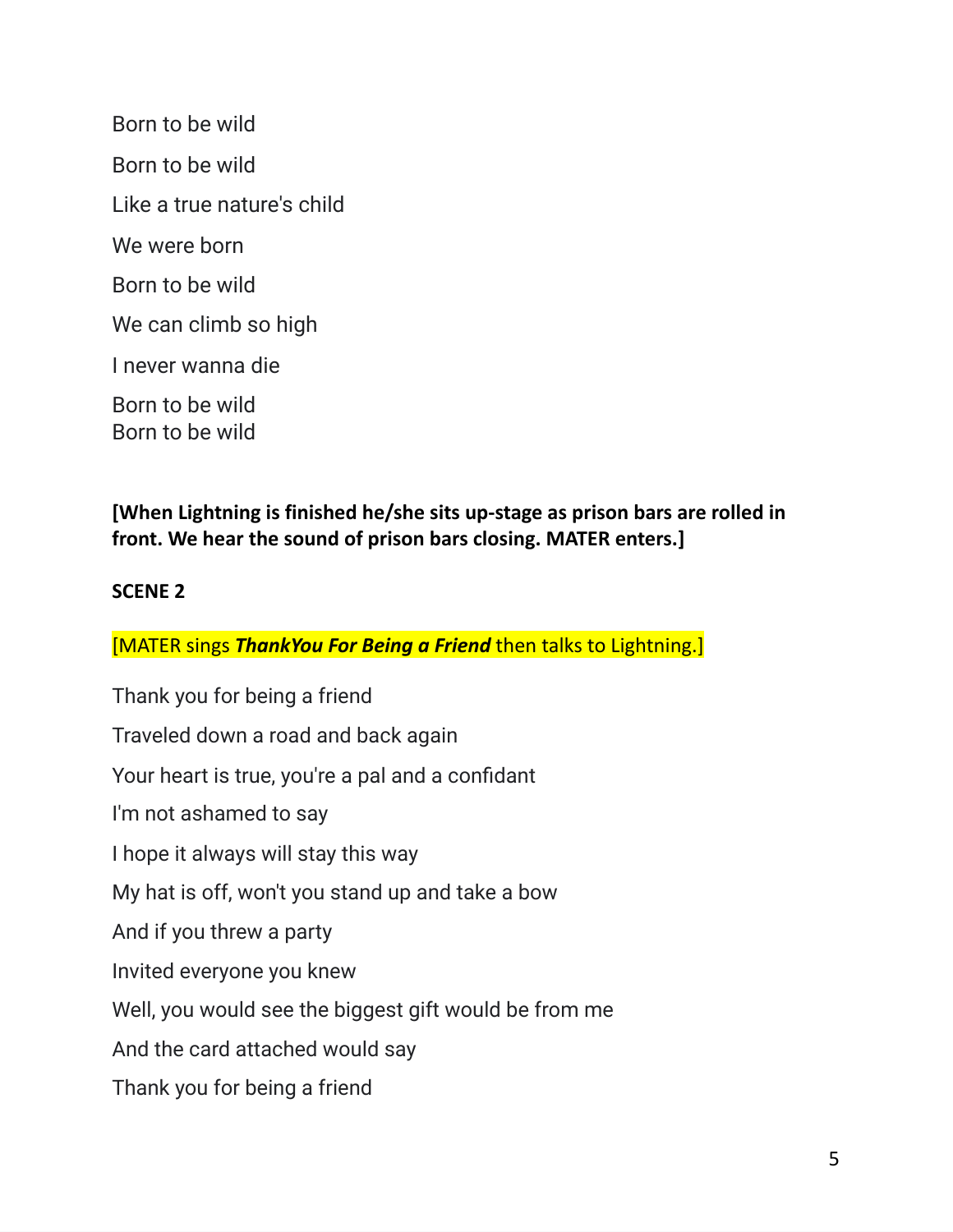Thank you for being a friend Thank you for being a friend Thank you for being a friend If it's a car you lack, I'd surely buy you a Cadillac Whatever you need, any time of the day or night I'm not ashamed to say I hope it always will stay this way My hat is off, won't you stand up and take a bow And when we both get older With walking canes and hair of gray Have no fear, even though it's hard to hear I will stand real close and say

## **ALL**

| Thank you for being a friend (I wanna thank you) |  |
|--------------------------------------------------|--|
| Thank you for being a friend (I wanna thank you) |  |

#### **MATER**

Hey there, buddy.

#### **LIGHTNING**

Buddy? I'm not your buddy. I'm a prisoner!

#### **MATER**

Yeah. But, that don't mean we can't be friends.

### **LIGHTNING**

Who are you? Where am I?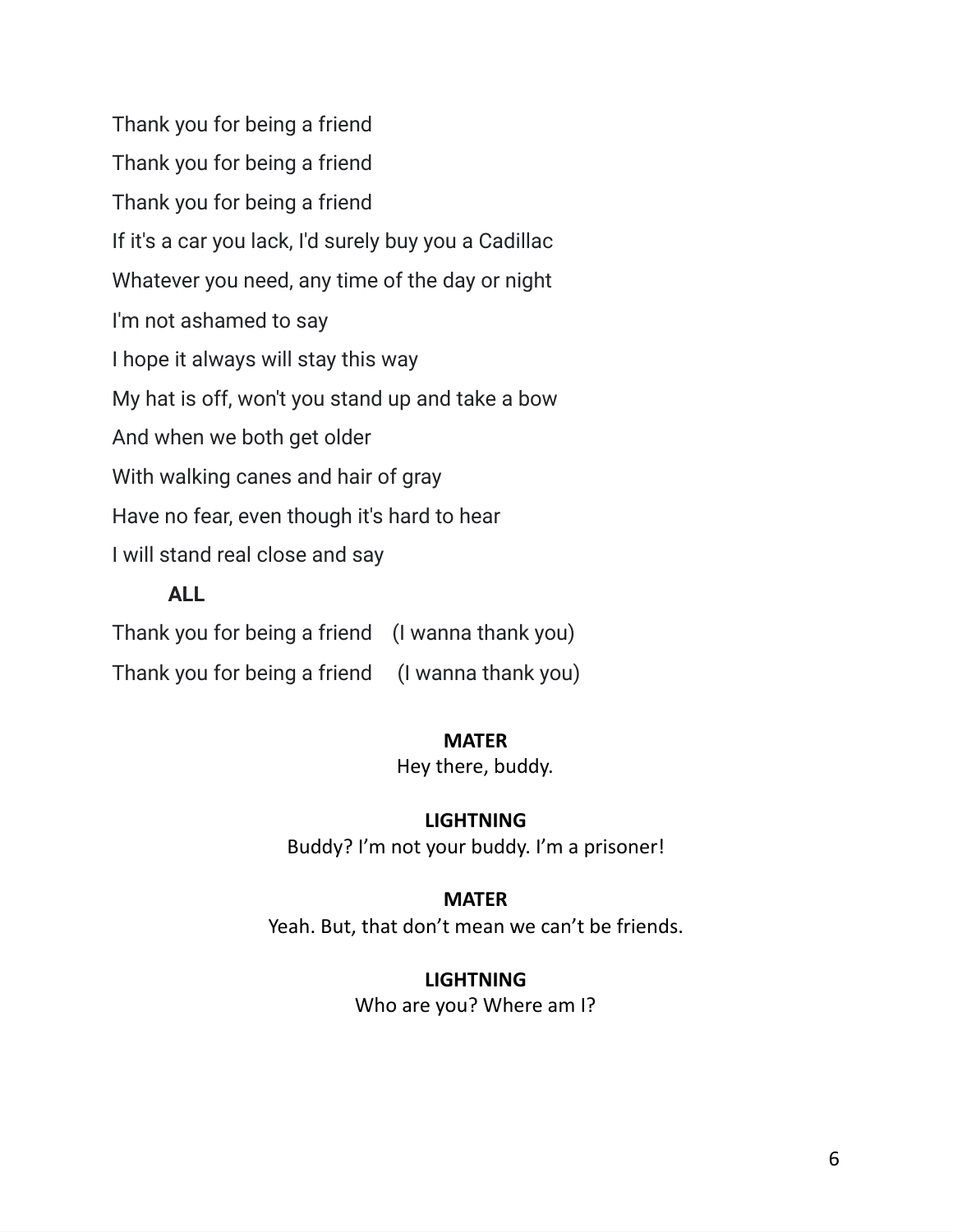#### **MATER**

The name's Mater. And, you are in Radiator Springs! The happiest little town on Route 66.

#### **LIGHTNING**

Great.

#### **MATER**

You sure did make a mess of our fair city

### **LIGHTNING**

Come on. It wasn't that bad. Was it?

#### **MATER**

Well, you trashed the grass, knocked over a light pole, left skid marks all over the place and destroyed a mailbox. Destroying a mailbox is a federal offense you know.

#### **LIGHTNING**

It is?

### **MATER**

I don't know. Maybe.

### **LIGHTNING**

Gosh. I was driving so fast I didn't even notice.

#### **MATER**

I bet. I never seen someone drive that fast in all my life!

### **LIGHTNING**

Look. My name is Lightning McQueen. I am a famous racecar driver. I have to get to California to race in the Piston Cup. It's the most famous race in the world! You have to let me out of here!

#### **MATER**

Sure, I will!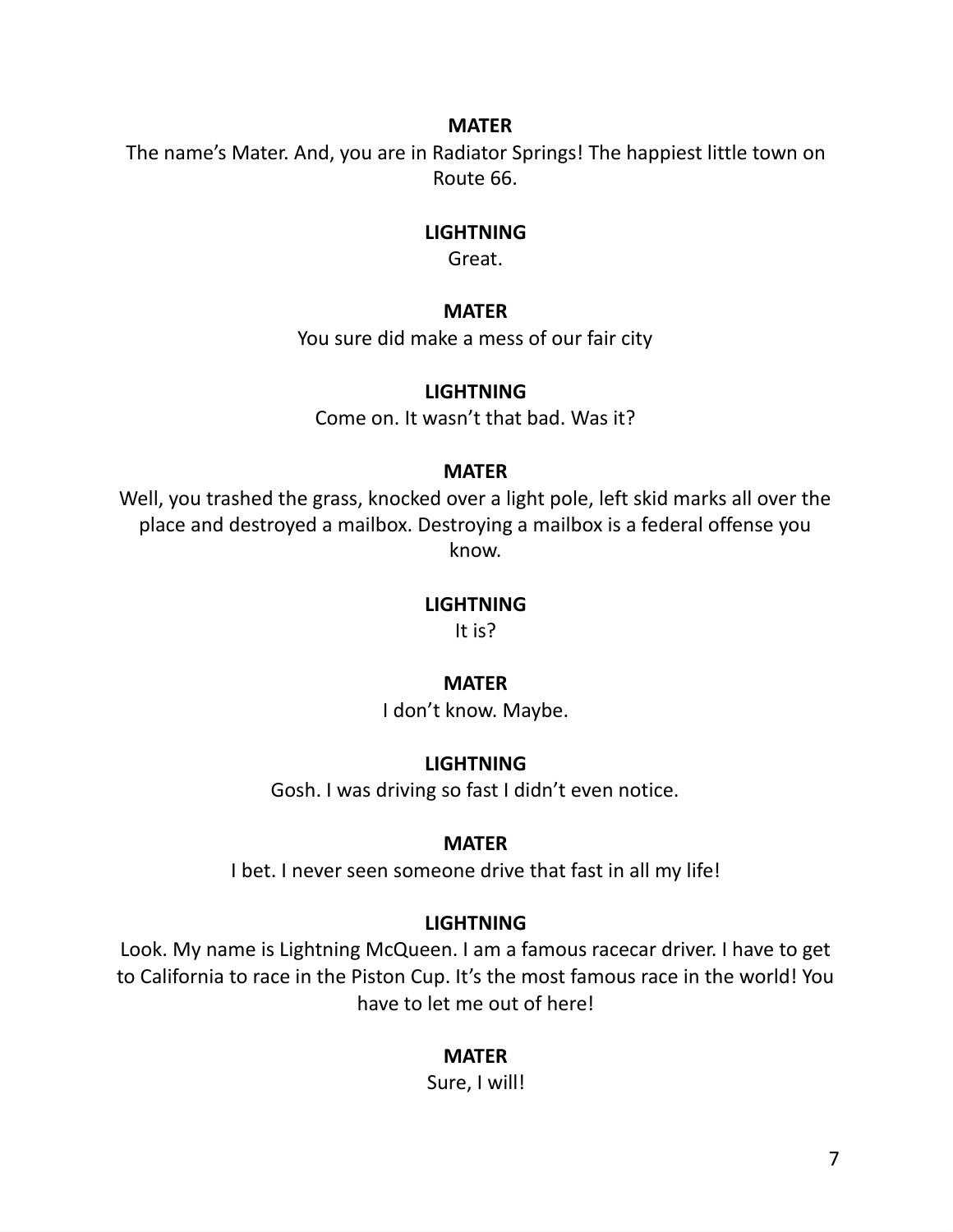#### **LIGHTNING**

You will!

### **MATER**

Sure thing, buddy! Tomorrow I'll let you out and you will stand trial in front of the town and they will decide if you can go to your famous race or spend the next 10 years doing hard labor.

## **LIGHTNING**

10 years?

# **MATER**

Yeah. It's gonna be so much fun. Sleep well, buddy! See ya tomorrow!

**[Mater exits singing** *Friends Forever* **as the set transforms into the courtroom and the prison bars are struck.]**

**SCENE 3**

**[Everyone from Radiator Springs enters.]**

### **SARGE**

Traffic court will come to order!

# **LIGHTNING**

How long is this going to take? I have to get to California!

**FLO**

Where's your lawyer?

# **LIGHTNING**

I don't know. Tahiti? He has a timeshare there.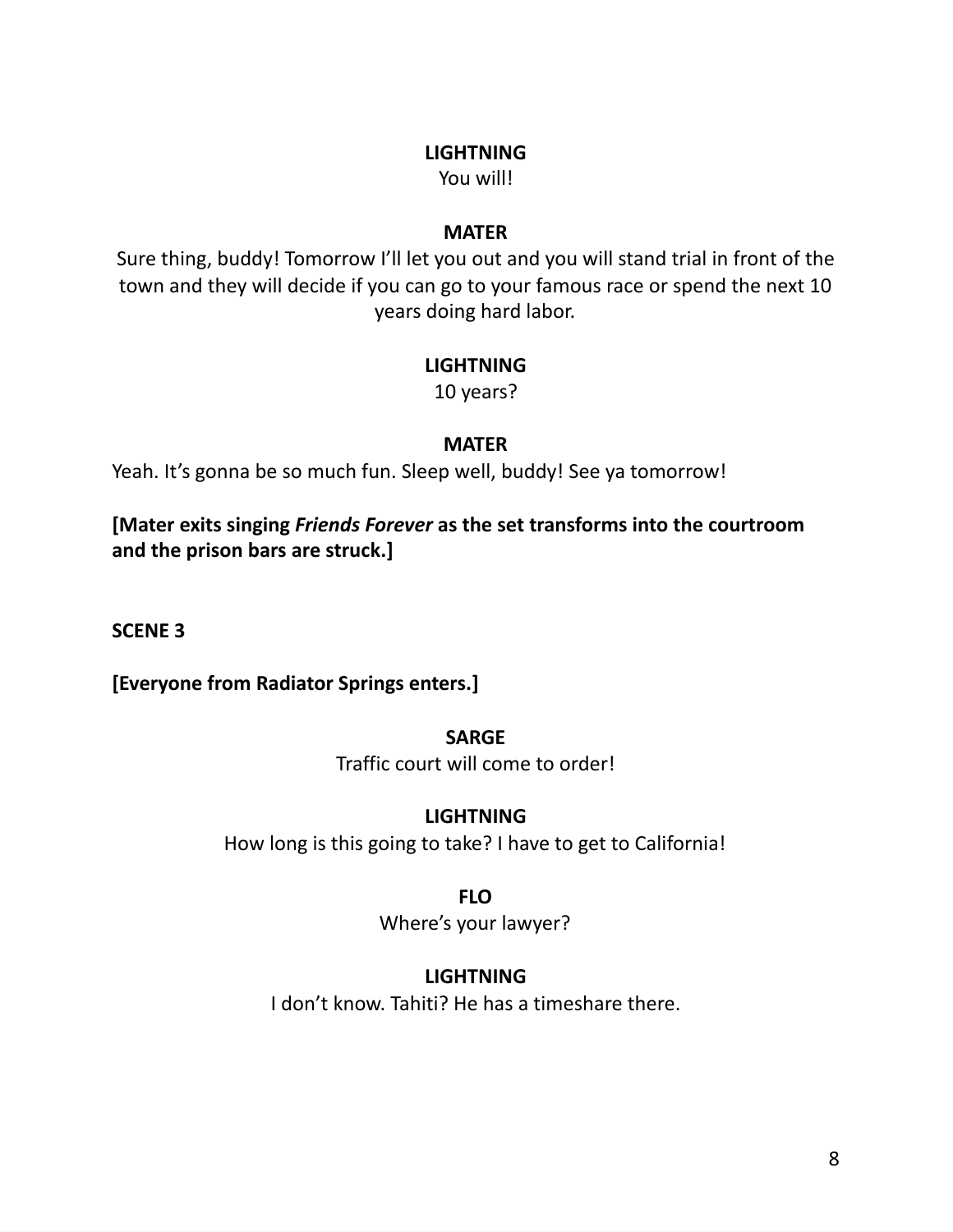#### **PHILMORE**

If you have no lawyer, the court will assign you one, man. Hey, who wants to be this guy's lawyer?

#### **MATER**

I'll do it!

#### **LIGHTNING**

Oh, no!

#### **SARGE**

The honorable Doc Hudson is presiding. And, may Doc have mercy on your soul!

#### **LIGHTNING**

(Gulp!)

#### **[Doc enters. The others take their places.]**

**DOC**

I wanna know who's responsible for wrecking my town! I'm gonna put em in jail till they rot! I'm gonna…

**[Doc sees lightning and stops.]**

**DOC**

Throw him outta here! Case dismissed!

#### **LIGHTNING**

Yes!

#### **MATER**

Shoot. I'm pretty good at this lawyer stuff

**[Sally enters]**

### **SALLY**

Sorry, I'm late.

# **LIGHTNING**

Wow. She must be from my lawyer's office. Don't worry. He's letting me go.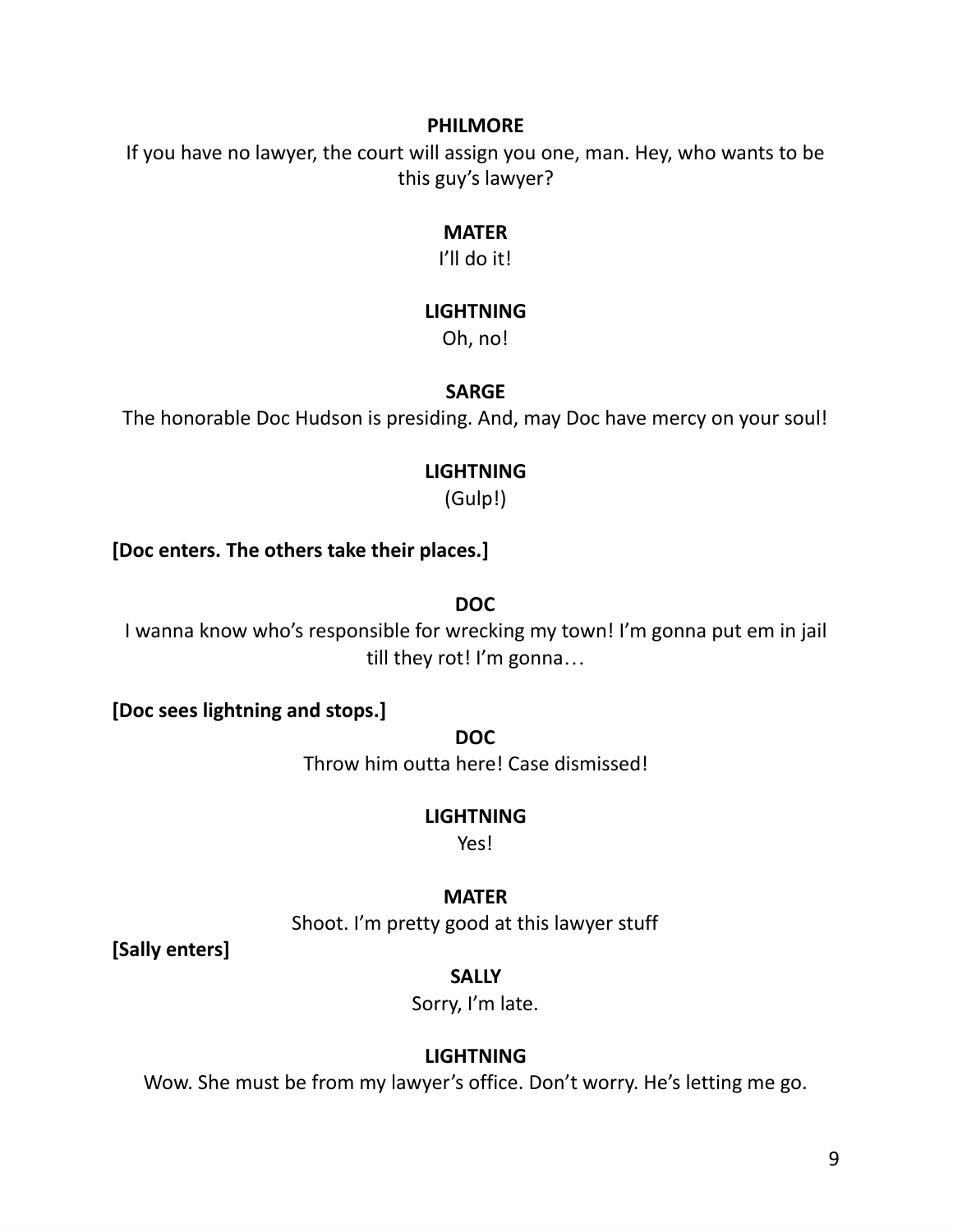#### **SALLY**

#### Letting you go?

#### **LIGHTNING**

Of course he is! Ka-chow! Now, what do you say you and I grab some dinner and-

#### **SALLY**

Hey, Mater. Hi ya, folks.

#### **ALL**

Hi, Sally!

### **LIGHTNING**

You know her?

### **MATER**

Sure! She's the town attorney!

#### **SALLY**

Come on, Doc. Make him fix the road. The town needs this.

#### **DOC**

No! I know their type. Race car driver. That's the last thing this town needs.

**SALLY** Okay. I didn't want to have to do this… Fellow citizens!!!

#### **DOC**

I was afraid of this.

# **SALLY**

It is our job and our pleasure to take care of the travelers on our beautiful stretch of the "mother road" – Route 66!

### **RAMONA**

Travelers? What travelers?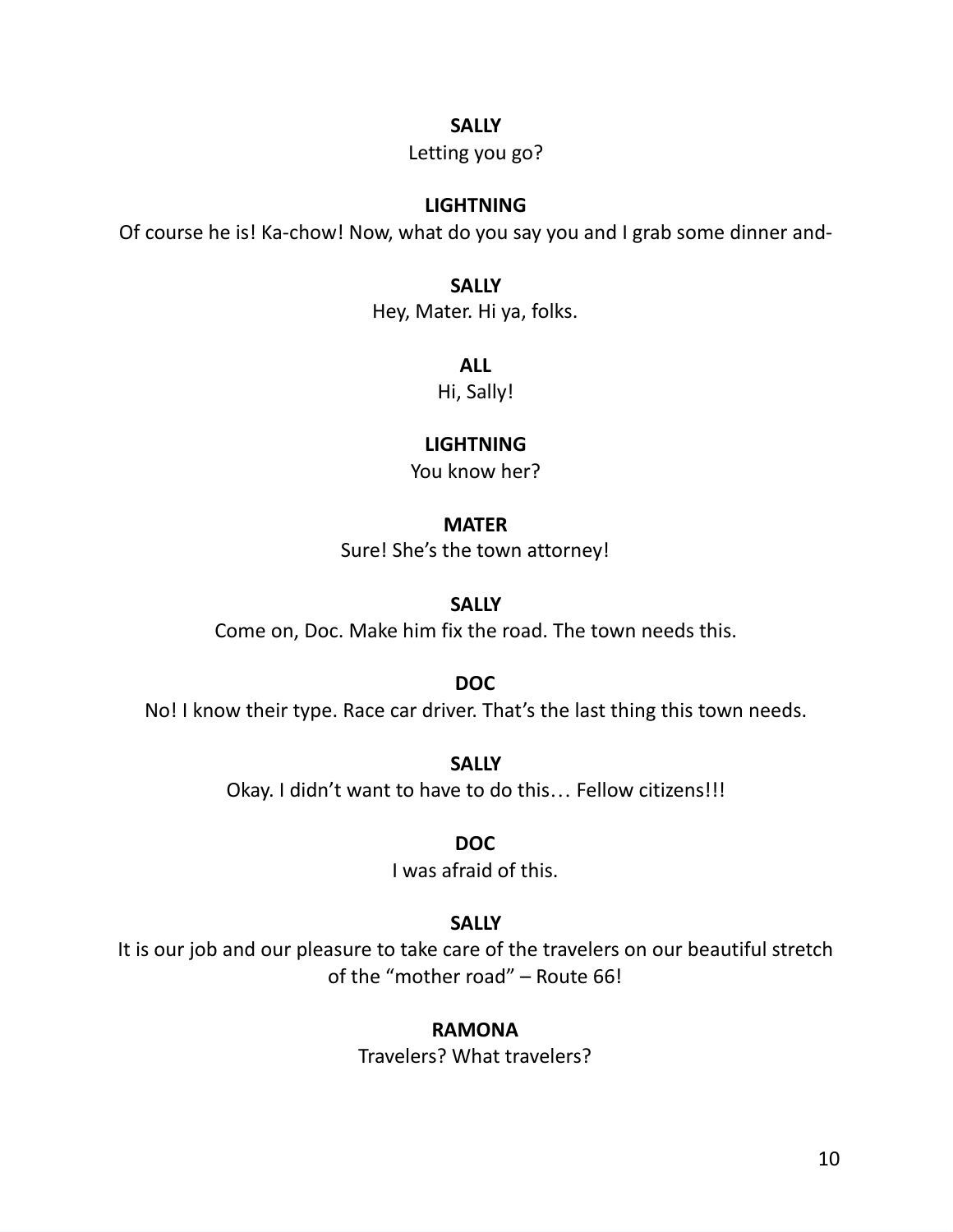### **FLO** You can say that again. Business was bad before. Now, it will be even worse.

#### **SALLY**

And, how are we to take care of those travelers if there is not a safe road for them to drive on?

#### **PHILMORE**

That's a good question, man.

#### **SALLY**

So, don't you think the person responsible should fix our road?

**ALL**

Yeah!

#### **LIGHTNING**

No!

#### **SALLY**

So, what do you want this racecar driver to do?

**ALL**

Fix the road!

**SALLY**

Say it again!

**ALL**

Fix the road!

#### **SALLY**

One more time!

#### **ALL**

Fix the road!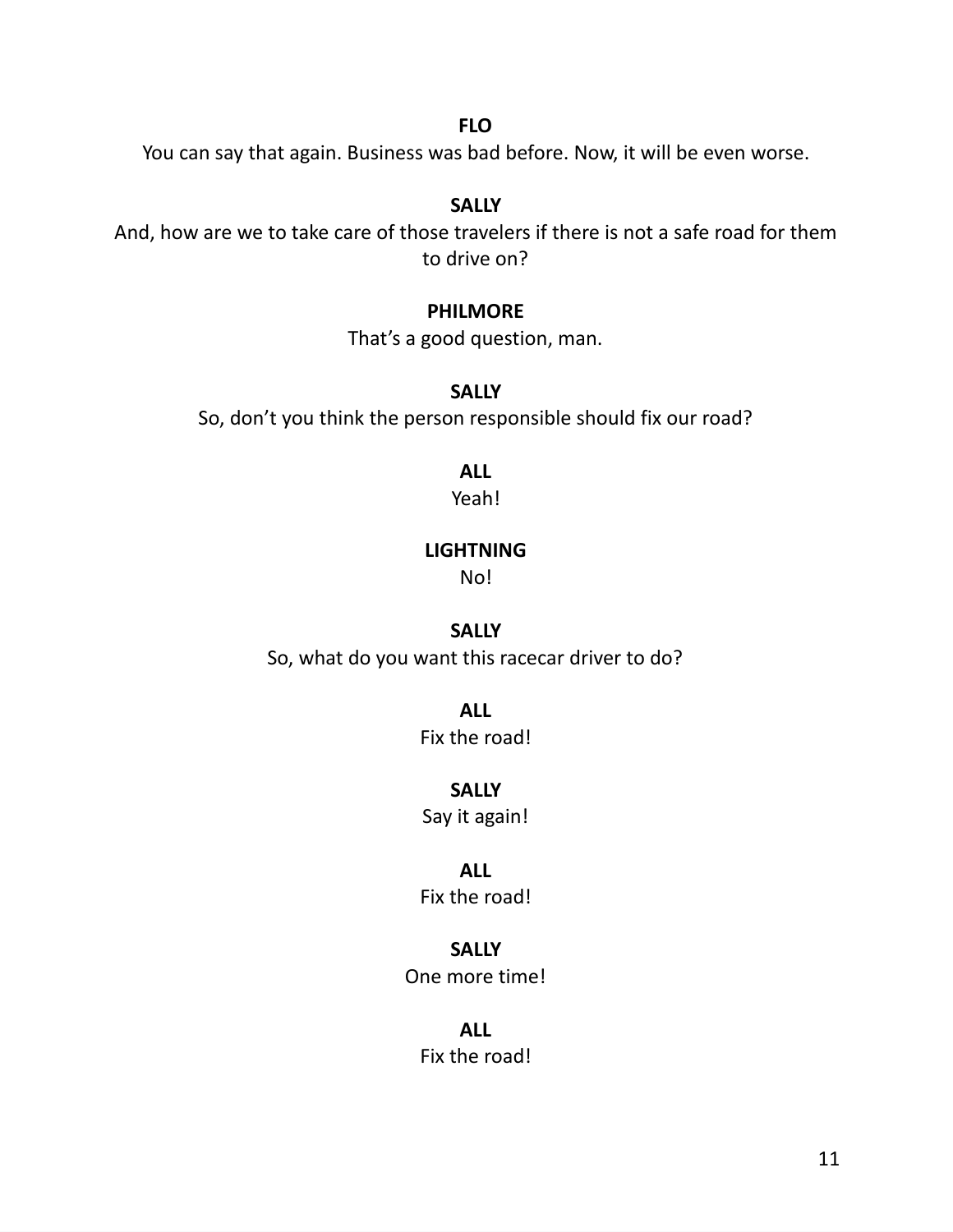### **DOC**

Order in the court! Seems like my mind has been changed.

#### **ALL**

#### Hooray!

### **[Group song "Route 66"]**

Well, if you ever plan to motor west Jack, take my way, it's the highway, that's the best Get your kicks on Route 66

Well, it winds from Chicago to L.A.

More than two-thousand miles all the way

Get your kicks on Route 66

Well, it goes through St. Louis

Joplin, Missouri, Oklahoma City looks oh-so pretty

You'll see Amarillo... a-Gallup, New Mexico

Flagstaff, Arizona, don't forget Winona

Kingman, Barstow, San Bernardino

Would you get hip to this kindly tip And take that California trip? Get your kicks on Route 66 It goes through St. Louis, A-Joplin, Missouri A-Oklahoma City looks oh-so pretty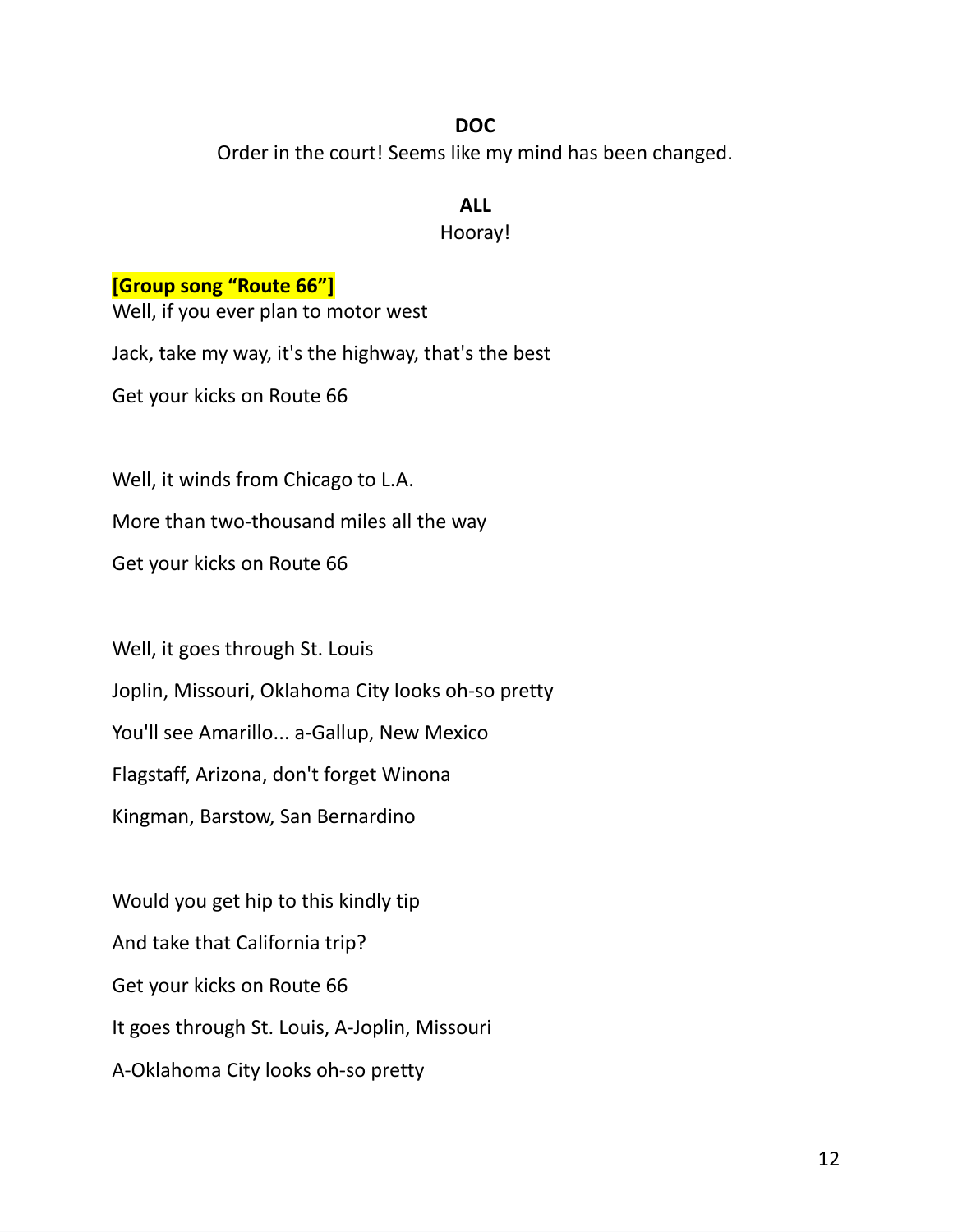You'll see Amarillo....a-Gallup, New Mexico Flagstaff, Arizona, don't forget Winona Kingman, Barstow, San Bernardino

Would you get hip to this kindly tip

Take that California trip?

Get your kicks on Route 66

Get your kicks on Route 66

Get your kicks on Route 66

**[Scene change. A sidewalk in Radiator Springs.]**

## **SCENE 4**

**[Flo puts on her apron/chef jacket. She is in a hurry. Ramona enters]**

### **RAMONA**

Where are you off to in such a rush?

# **FLO**

Work! That traffic hearing made me late and it's all you can eat pancake day!

### **RAMONA**

Yummy! Hey, why don't you slow down and go for a ride with me? I just painted a Ford Mustang and it needs a test drive.

### **FLO**

Sorry, Ramona. But, I can't a-ford to. I have to get to work!

**[**Flo sings **9 to 5** by Dolly Parton**]**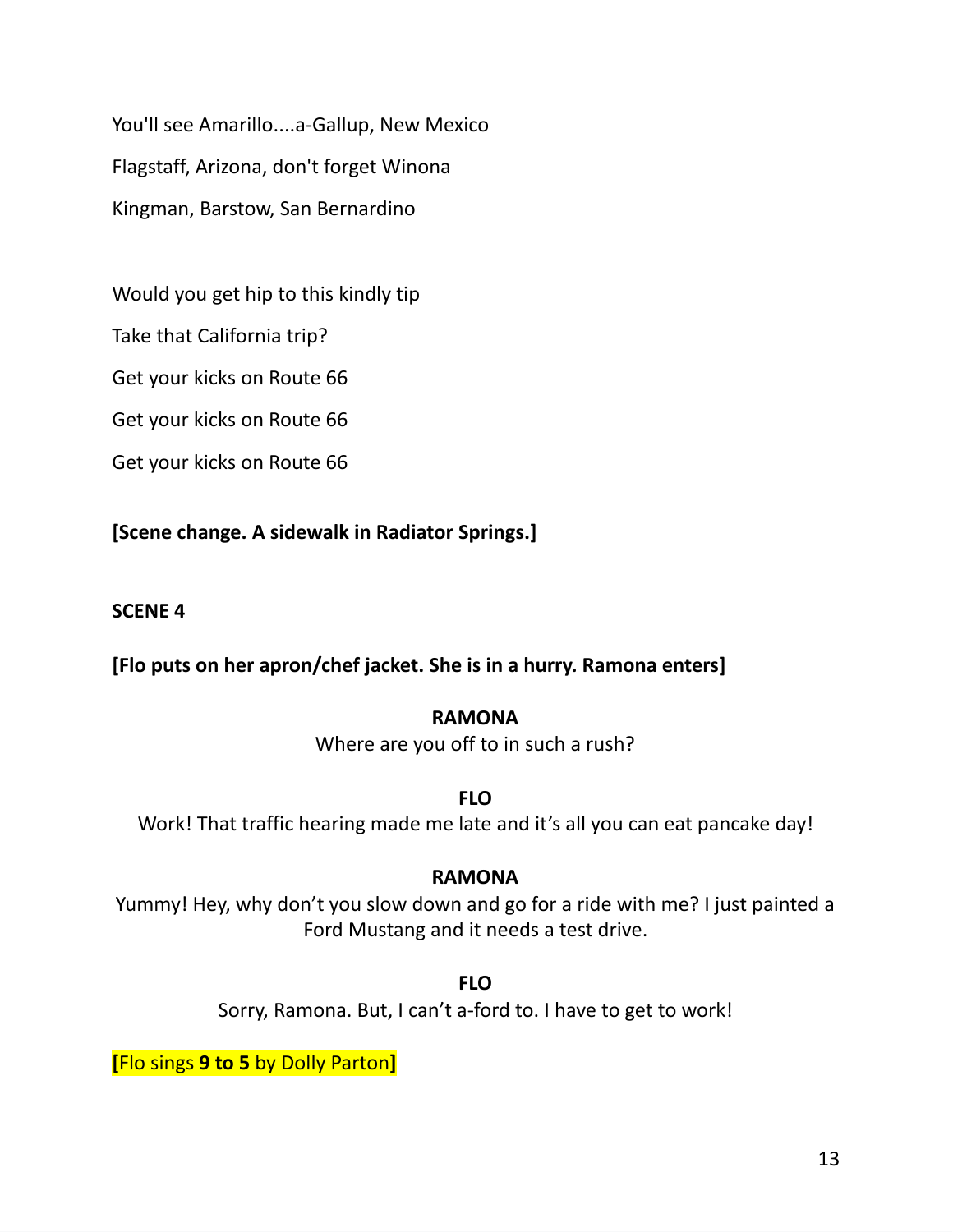Tumble outta bed and [stumble](https://genius.com/5036227/Dolly-parton-9-to-5/Tumble-outta-bed-and-stumble-to-the-kitchen) to the kitchen Pour myself a cup of [ambition](https://genius.com/814327/Dolly-parton-9-to-5/Pour-myself-a-cup-of-ambition) Yawnin' and [stretchin'](https://genius.com/4386185/Dolly-parton-9-to-5/Yawnin-and-stretchin-and-try-to-come-to-life) and try to come to life Jump in the shower and the blood starts [pumpin'](https://genius.com/5036224/Dolly-parton-9-to-5/Jump-in-the-shower-and-the-blood-starts-pumpin) Out on the [streets,](https://genius.com/5036195/Dolly-parton-9-to-5/Out-on-the-streets-the-traffic-starts-jumpin-with-folks-like-me-on-the-job-from-9-to-5) the traffic starts jumpin' With [folks](https://genius.com/5036195/Dolly-parton-9-to-5/Out-on-the-streets-the-traffic-starts-jumpin-with-folks-like-me-on-the-job-from-9-to-5) like me on the job from 9 to 5

[Working](https://genius.com/5036191/Dolly-parton-9-to-5/Working-9-to-5-what-a-way-to-make-a-living) 9 to 5, what a way to make a living Barely gettin' by, it's all taking and no giving They just use your mind and they never give you credit It's enough to drive you crazy if you let it

9 to 5, yeah, they got you where they want you There's a better life and you think about it don't you It's a rich man's game no [matter](https://genius.com/5265333/Dolly-parton-9-to-5/Its-a-rich-mans-game-no-matter-what-they-call-it) what they call it And you spend your life [putting](https://genius.com/5265946/Dolly-parton-9-to-5/And-you-spend-your-life-putting-money-in-his-wallet) money in his wallet

They let you dream just to watch them [shatter](https://genius.com/5036232/Dolly-parton-9-to-5/They-let-you-dream-just-to-watch-them-shatter) [You're](https://genius.com/2588619/Dolly-parton-9-to-5/Youre-just-a-step-on-the-boss-mans-ladder) just a step on the boss man's ladder But you got dreams he'll never take away In the same boat with a lot of your friends [Waiting](https://genius.com/5264747/Dolly-parton-9-to-5/Waiting-for-the-day-your-ship-will-come-in-and-the-tides-gonna-turn-an-its-all-gonna-roll-your-way) for the day your ship will come in And the tide's gonna turn an' it's all [gonna](https://genius.com/5264747/Dolly-parton-9-to-5/Waiting-for-the-day-your-ship-will-come-in-and-the-tides-gonna-turn-an-its-all-gonna-roll-your-way) roll your way

[Working](https://genius.com/5036191/Dolly-parton-9-to-5/Working-9-to-5-what-a-way-to-make-a-living) 9 to 5, what a way to make a living Barely gettin' by, it's all taking and no giving They just use your mind and you never get the credit It's enough to drive you crazy if you let it

9 to 5, yeah, they got you where they want you There's a better life and you think about it don't you It's a rich man's game no [matter](https://genius.com/5265333/Dolly-parton-9-to-5/Its-a-rich-mans-game-no-matter-what-they-call-it) what they call it And you spend your life [putting](https://genius.com/5265946/Dolly-parton-9-to-5/And-you-spend-your-life-putting-money-in-his-wallet) money in his wallet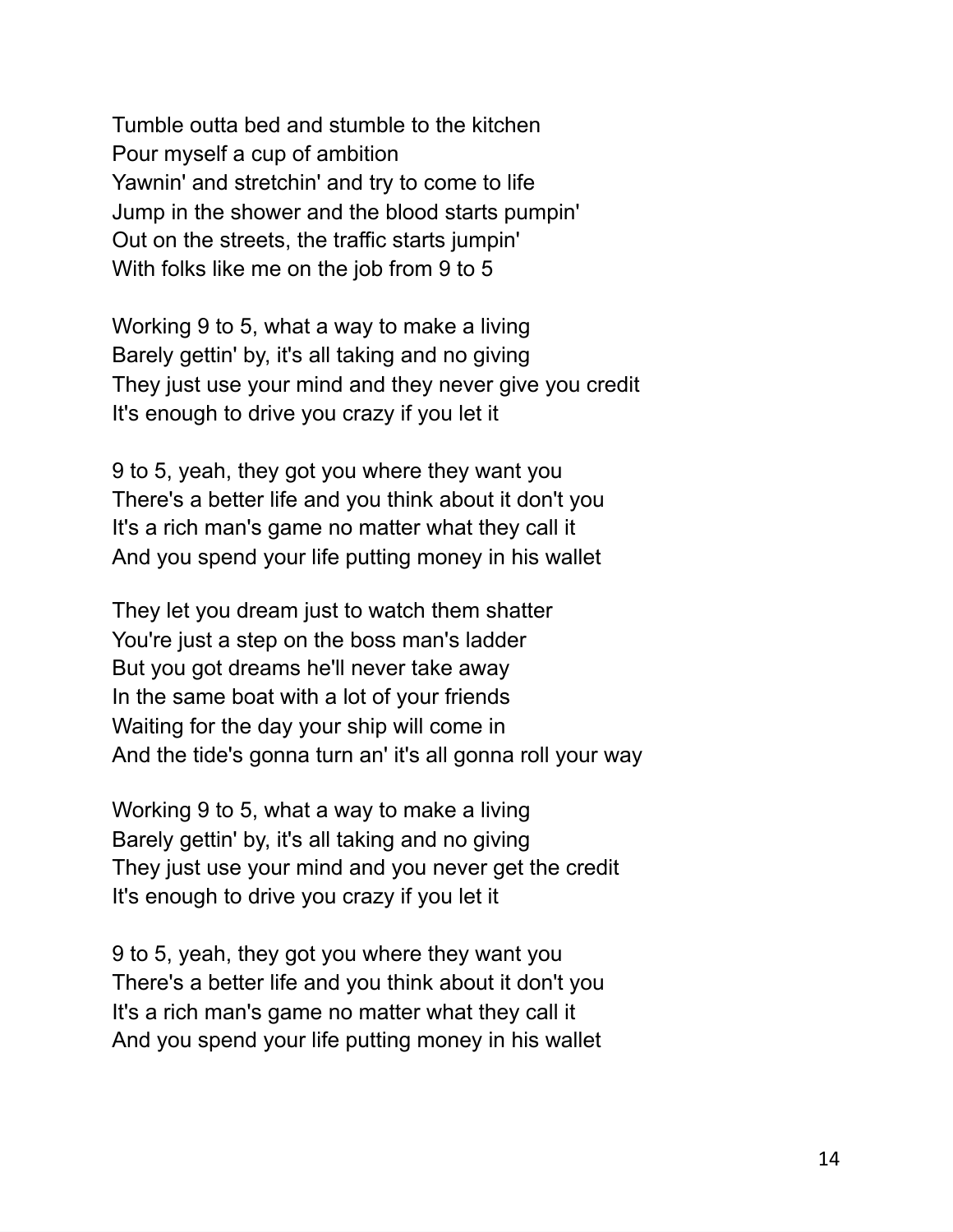9 to 5, what a way to [make](https://genius.com/5036191/Dolly-parton-9-to-5/Working-9-to-5-what-a-way-to-make-a-living) a living Barely gettin' by, it's all taking and no giving They just use your mind and they never give you credit It's enough to drive you crazy if you let it

9 to 5, yeah,

#### **RAMONA**

I have an idea.

#### **FLO**

What is it?

### **RAMONA**

Why don't you have Doc sentence the new prisoner to wash the dishes for you?

**[Ramona laughs.]**

## **FLO**

Ha, ha. Yeah, right.

# **RAMONA**

Then, you and I can cruise!

# **FLO**

You cruise around too much.

# **RAMONA**

Sometimes you have to slow down and take in the scenery.

# **FLO**

Who's got the time?

[Ramona sings *Watching the Wheels* by John Lennon]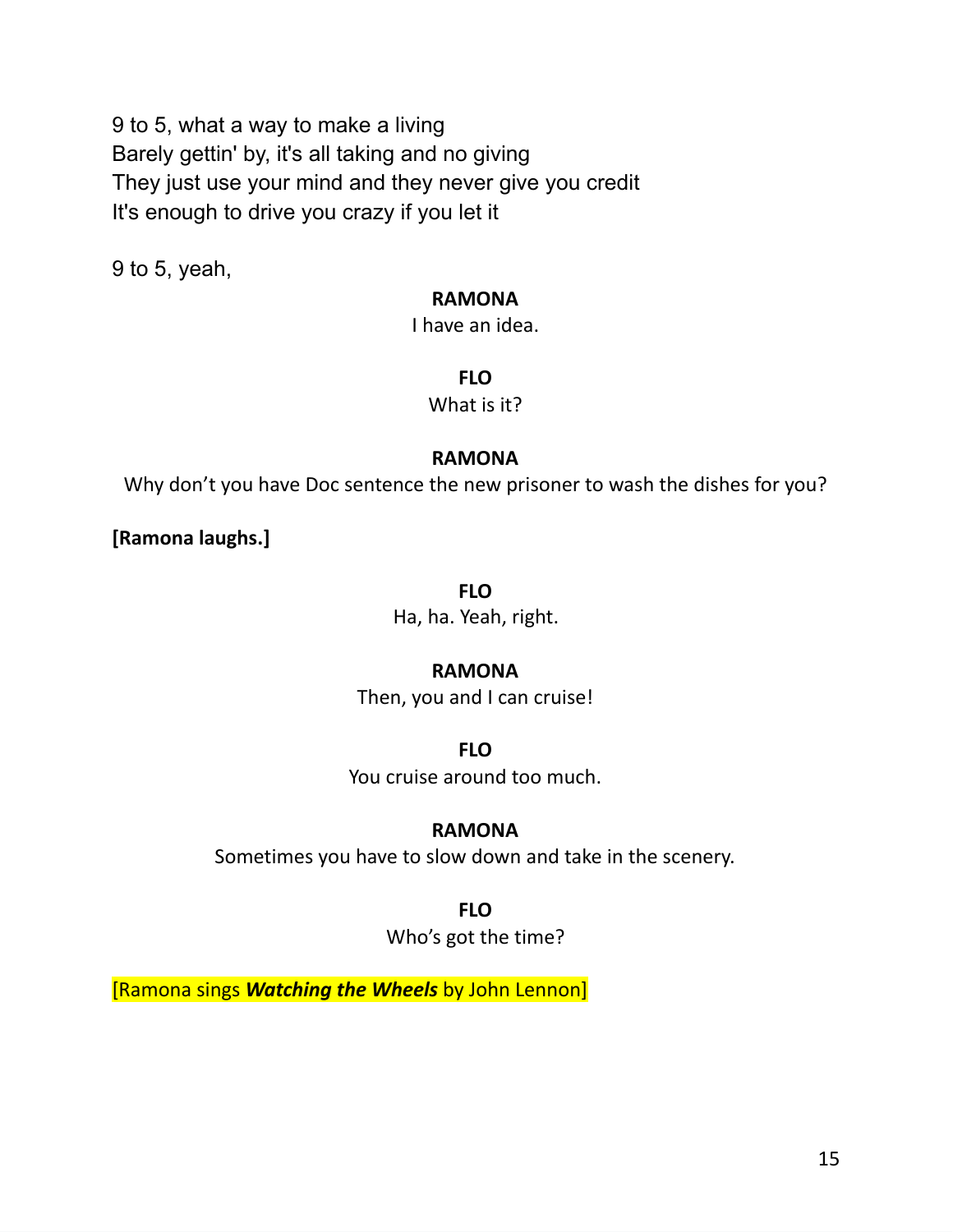People say I'm crazy, Doing what I'm doing

Well, they give me all kinds of warnings

To save me from ruin

When I say that I'm okay, well they look at me kinda strange

"Surely, you're not happy now, you no longer play the game"

People say I'm lazy, Dreaming my life away

Well they give me all kinds of advice

Designed to enlighten me

When I tell them that I'm doing fine watching shadows on the wall

"Don't you miss the big time boy, you're no longer on the ball?"

I'm just sitting here watching the wheels go round and round

I really love to watch them roll

No longer riding on the merry-go-round

I just had to let it go

Ah, people asking questions

Lost in confusion

Well, I tell them there's no problem

Only solutions

Well, they shake their heads and they look at me, as if I've lost my mind

I tell them there's no hurry, I'm just sitting here doing time

I'm just sitting here watching the wheels go round and round

I really love to watch them roll

No longer riding on the merry-go-round

I just had to let it go I just had to let it go I just had to let it go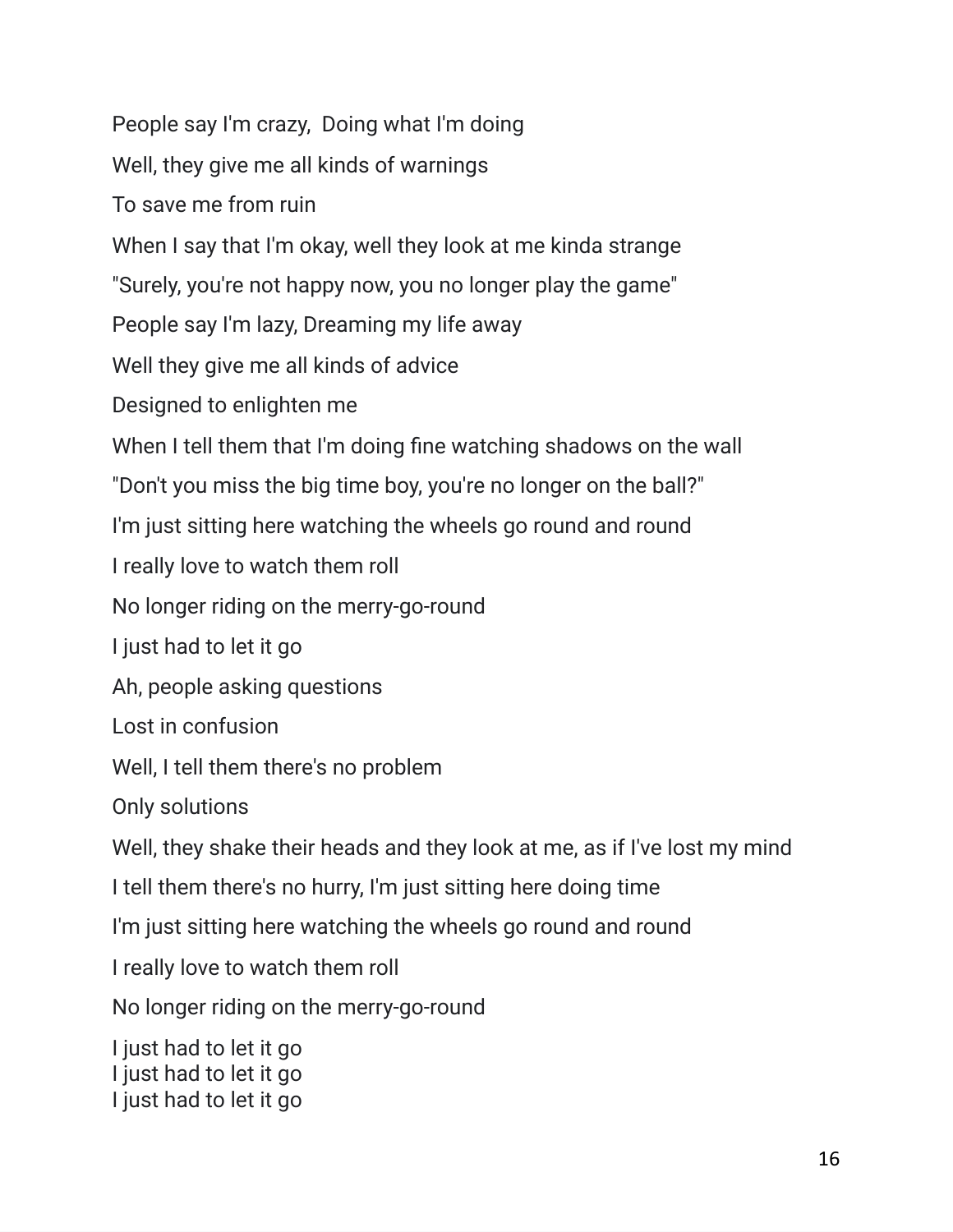### **FLO**

Why don't you slowly walk with me to work.

## **RAMONA**

Sounds good to me!

### **FLO**

Then you can slowly help me set the tables, sweep the floor, polish the silverware, take out the garbage and wash the dishes?

### **RAMONA**

I rolled right into that one.

**[Flo and Ramona exit.]**

## **SCENE 5 [Bob and Darrell enter]**

#### **BOB**

And now a Piston Cup update. It seems rookie sensation and Piston Cup hopeful, Lightning McQueen has gone...missing!

### **DARRELL**

That's right, Bob. No one has heard hide nor hair from McQueen since he sped off for California! I sure hope nothing happened to him.

### **BOB**

Me too, Darrell. Lightning McQueen is a great racer, but let's face it. He's reckless. And, with the firing of his entire team there is no one looking out for him.

### **DARRELL**

Agreed, Bob. Let's just hope that the excitement of the big race didn't get the better of him and that he's just laying low to give Chick Hicks a false sense of security.

### **BOB**

I sure hope so, Darrell.

**[Bob and Darrell exit.]**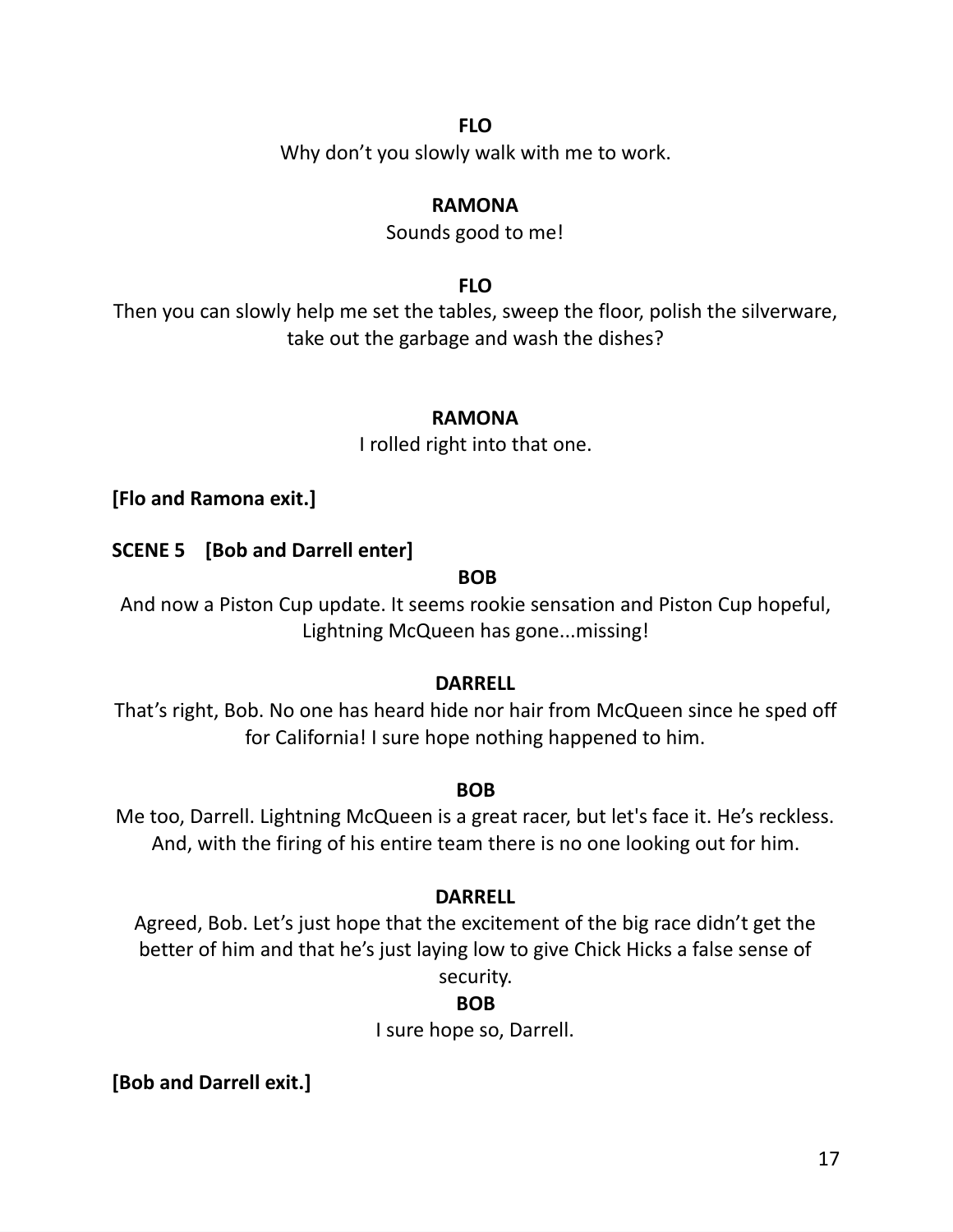#### **SCENE 5**

**[Jimi Hendrix** *Star Spangled Banner* **plays as Philmore and Sarge enter.]**

#### **SARGE**

Will you turn down that noise!

#### **PHILMORE**

You gotta respect the classics, man.

#### **SARGE**

Respect! Don't talk to me about respect! That's what's wrong with these kids today!

#### **PHILMORE**

Here we go again.

### **SARGE**

That racecar driver ruined our town!

### **PHILMORE**

He's gonna fix it, man. You just gotta give him a chance.

### **SARGE**

He doesn't deserve a chance! We didn't get "chances" in my day. In my day we were groomed to be men!

[Sarge sings *Stouthearted Men*]

You who have dreams, if you act they'll come true To turn your dreams to a fact, it's up to you If you have the soul and the spirit Never fear it, you'll see it through

Hearts can inspire Other hearts with their fire For the strong obey When a strong man shows them the way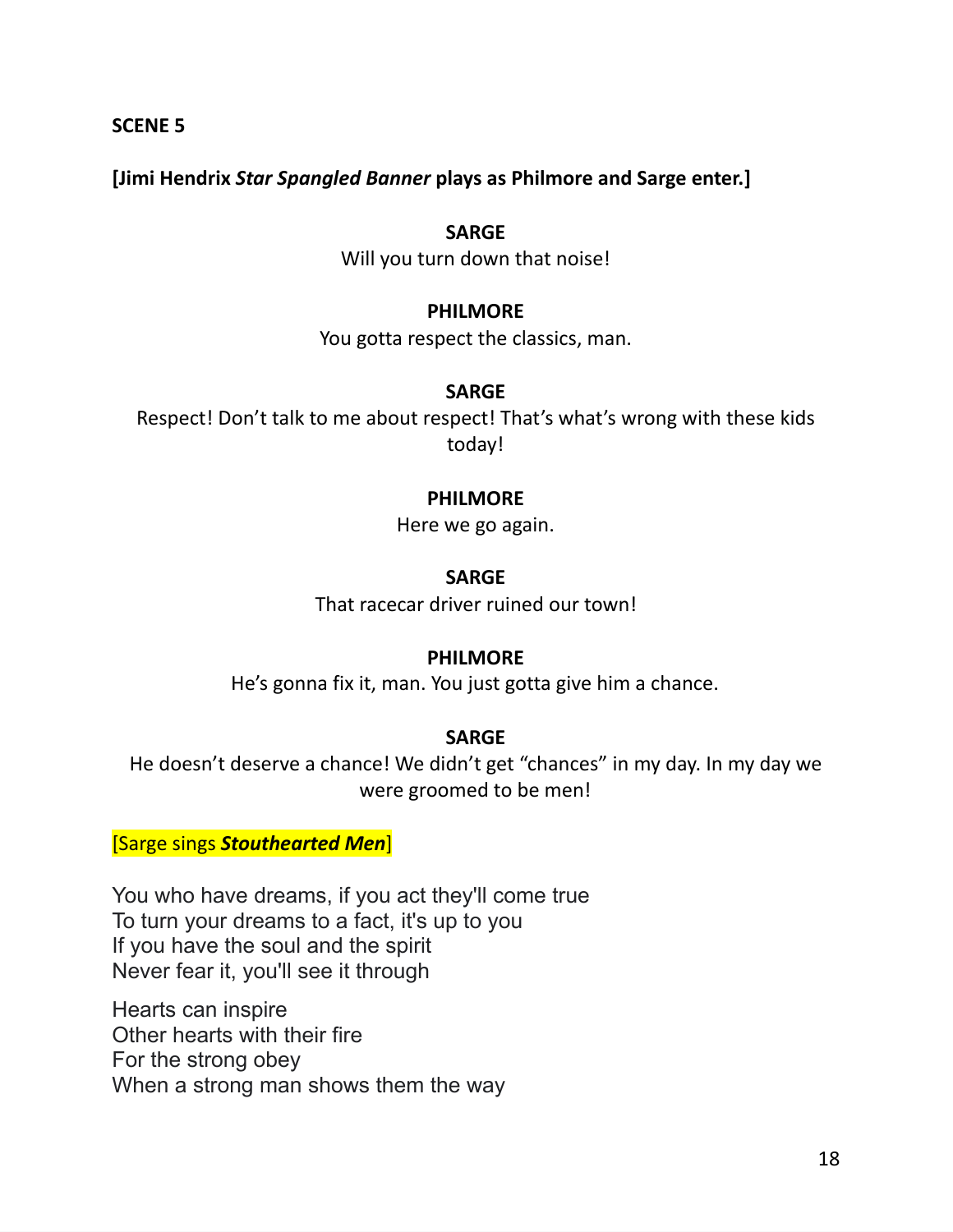Give me some men who are stouthearted men Who will fight for the right they adore Start me with ten who are stouthearted men And I'll soon give you ten thousand more

Shoulder to shoulder and bolder and bolder They grow as they go to the fore Then there's nothing in the world can halt or mar a plan When stouthearted men can stick together man to man

Oh, give me some men who are stouthearted men Who will fight for the right they adore...

#### **PHILMORE**

That was great, man. And, you are right.

#### **SARGE**

I am? I mean. Of course I am! You know, I think this is the first time you and I have agreed on anything.

#### **PHILMORE**

Yeah. It's nice.

#### **SARGE**

It is.

### **PHILMORE**

Except…

# **SARGE**

Oh, here it comes.

# **PHILMORE**

Haven't *you* ever made a mistake, man?

# **SARGE**

A mistake? A mistake? I… I… I guess so.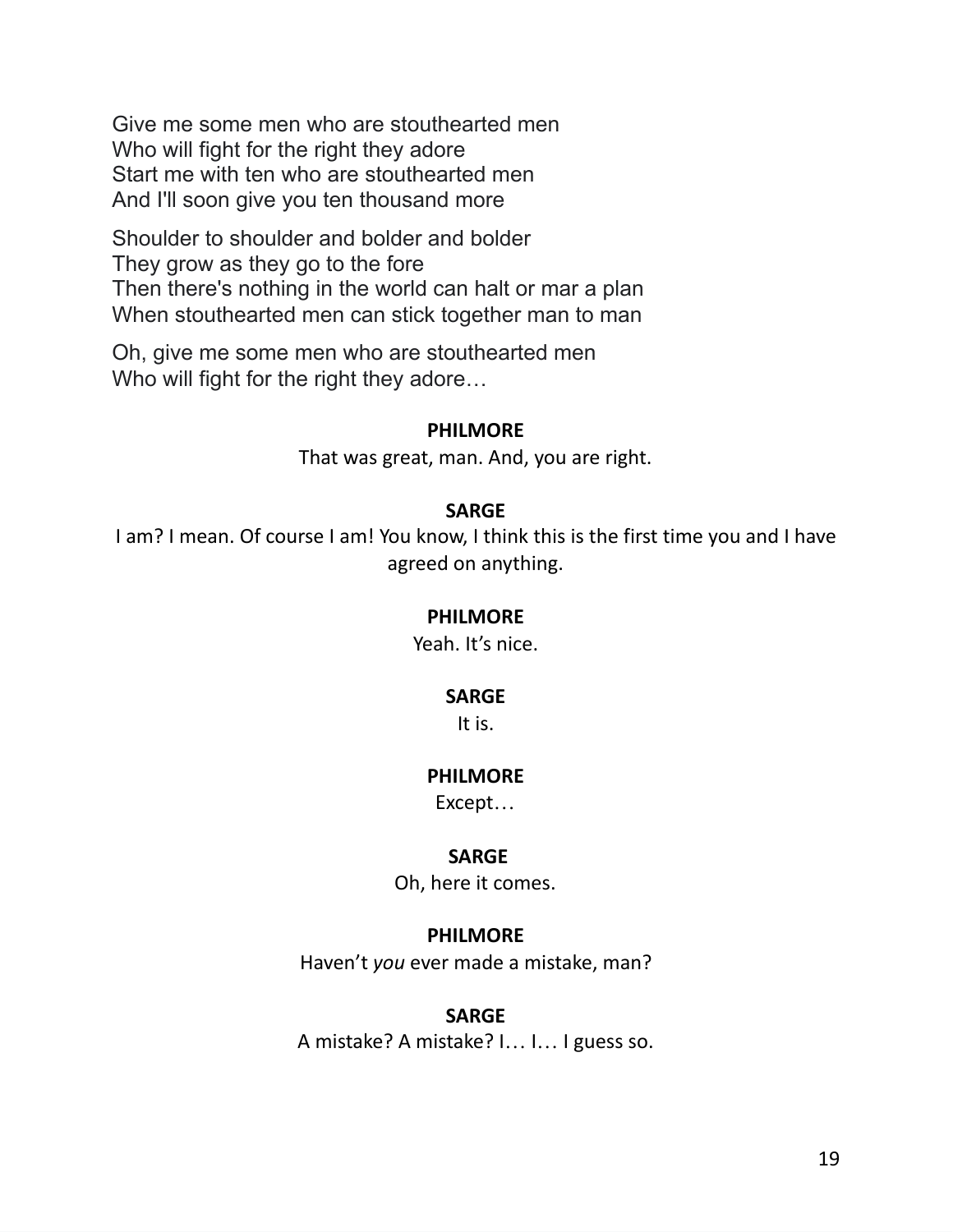#### **PHILMORE**

Sure. We all have.

### **SARGE**

But, I don't think that racecar driver is *sorry* for his mistake.

### **PHILMORE**

Oh, I think he is, man. Deep down. And, if we give him a chance he may learn something. And, we might too. Like I always say. Mistakes are for learning.

[Philmore sings *"Livin In The Moment"* by Jason Mraz]

If this life is one act, Why do we lay all these traps

We put them right in our path, When we just wanna be free

I will not waste my days Making up all kinds of ways

To worry about all the things That will not happen to me

So I just let go of what I know I don't know

And I know I'll only do this by

Living in the moment, Living my life

Easy and breezy

With peace in my mind

With peace in my heart

Peace in my soul

Wherever I'm going, I'm already home

Living in the moment

I'm letting myself off for all things I've done

I let my past go past And now I'm having more fun

I'm letting go of the thoughts That do not make me strong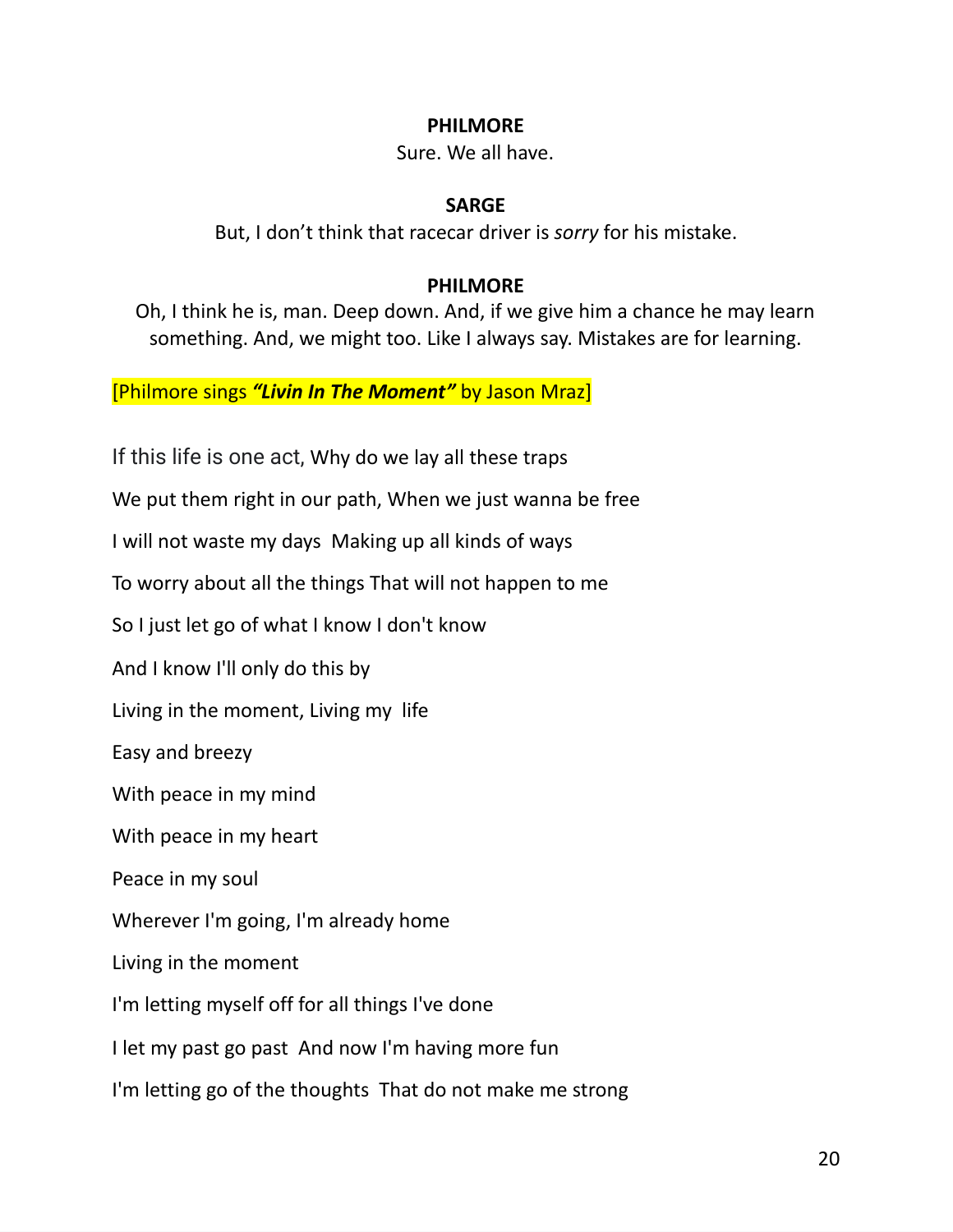And I believe this way can be the same for everyone And if I fall asleep I know you'll be the one who'll always remind me To live in the moment, Living my life Easy and breezy, With peace in my mind I got peace in my heart, Got peace in my soul Wherever I'm going, I'm already home I can't walk through life facing backwards I have tried, I tried more than once to just make sure And I was denied the future I'd been searching for But I spun around and searched no more By living in the moment Living my life, Easy and breezy With peace in my mind, I got peace in my heart Got peace in my soul Wherever I'm going, I'm already home I'm living in the moment I'm living my life, Just taking it easy With peace in my mind, I got peace in my heart I got peace in my soul Oh, wherever I'm going, I'm already home I'm living in the moment

### **SARGE** Okay. I'll give him a chance. But, just one.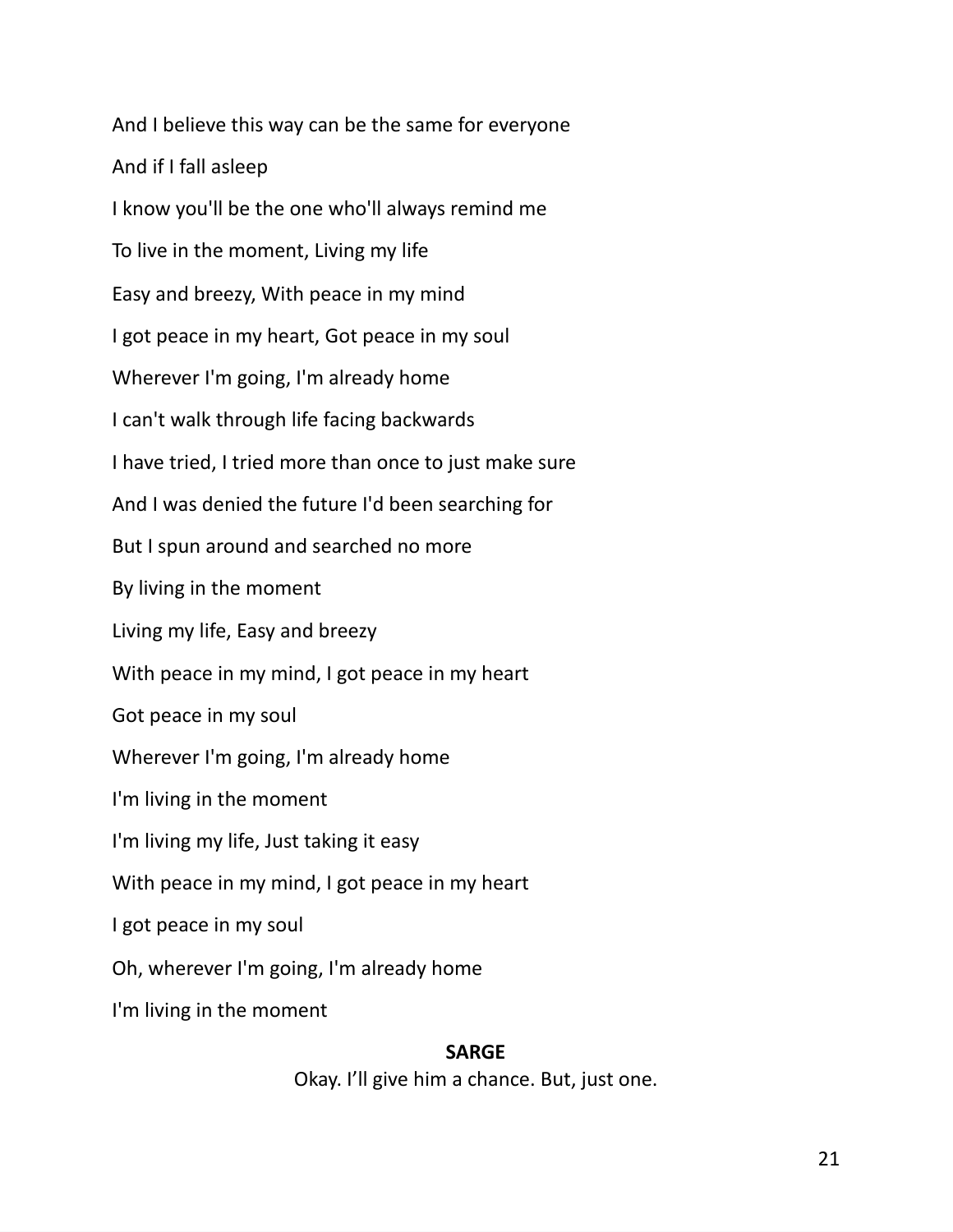#### **PHILMORE**

That's the spirit, man!

### **SARGE**

Come on. Let's go to Flo's for something to eat.

## **PHILMORE**

Cool! It's all you can eat Pancake Day!

## **SARGE**

Race ya!

**[Sarge carefully runs off.]**

# **PHILMORE**

Wait up, man!

**[Philmore follows.]**

**SCENE 6**

# **[Kori and Chick enter.]**

**KORI**

And now a quick Piston Cup update. Still no sign of Lightning McQueen! Meanwhile, Chick Hicks was the first to arrive in California for the big race.

# **CHICK**

It doesn't surprise me Lightning McQueen has gone missing. I won't be surprised if he doesn't show up at all. He's scared! And, who could blame him? I mean, look at me! I am racing! He knows he doesn't stand a chance at beating me! The Piston Cup is mine!

**[** Kori and Chick sing *"Champion"***]**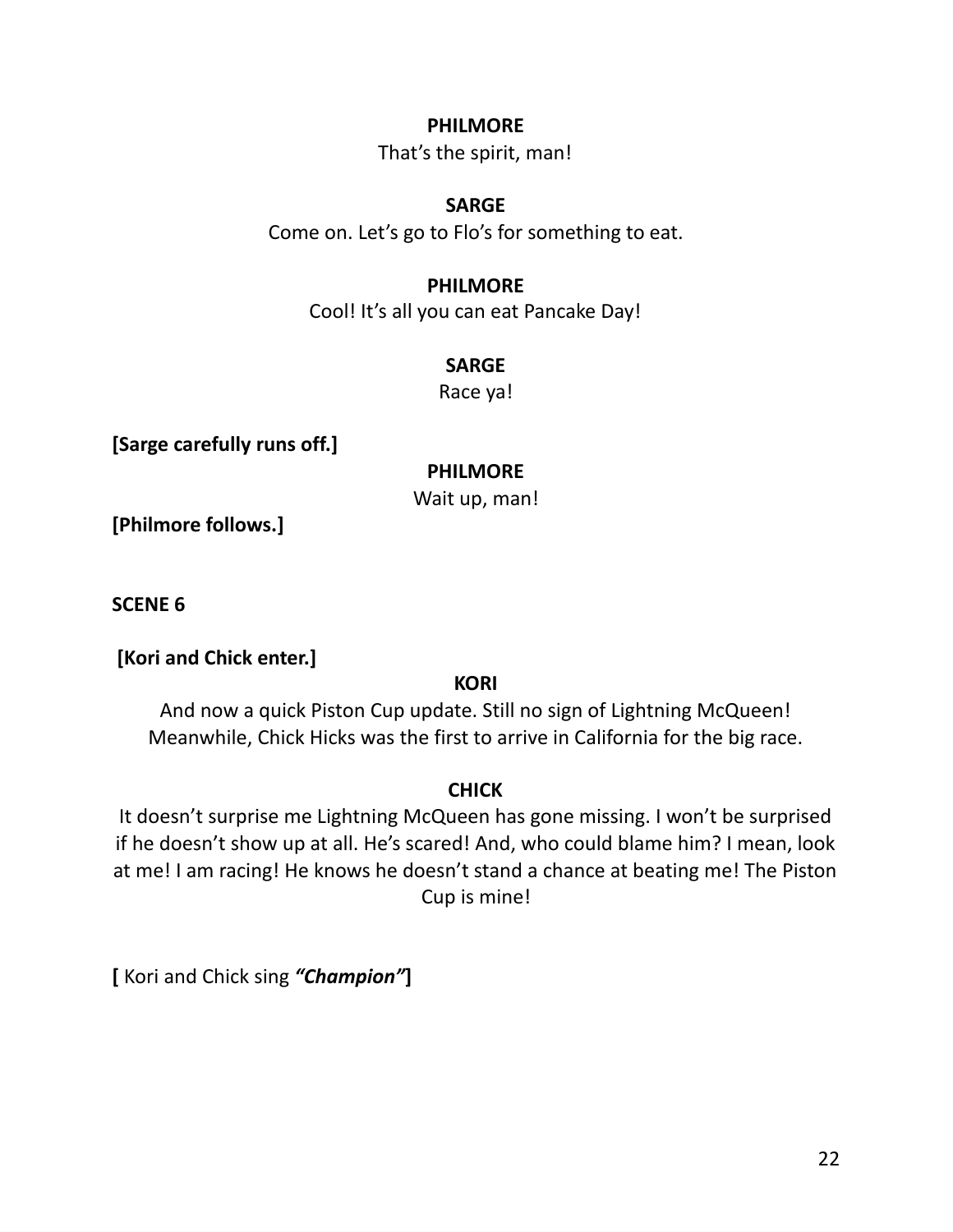## **(Chick Hicks)**

I'll be the last one standing Two hands in the air, I'm a champion You'll be looking up at me when it's over I live for the battle, I'm a soldier, yeah I'm a fighter like Rocky Put your flag on your back like Ali Yeah, I'm the greatest I'm stronger Paid my dues, can't lose, I

I've been working my whole life, And now it's do or die

I am invincible, unbreakable, unstoppable, unshakeable They knock me down, I get up again I am the champion, you're gon' know my name You can't hurt me now, I can't feel the pain I was made for this, yeah, I was born to win. I am the champion

### **(Kori)**

When they write your story They gonna say that you did it for the glory But don't think that you did it for the fame, yeah You did it for the love of the game, yeah And this is the chance we're taking All them old records, you're breaking All you people watching on the TV You go ahead, watch the race and you'll see

I've been waiting my whole life, To see my name in lights

### **(Chick and Kori)**

I am invincible, unbreakable Unstoppable, unshakeable They knock me down, I get up again I am the champion, you're gon' know my name You can't hurt me now, I can't feel the pain I was made for this, yeah, I was born to win. I am the champion, oh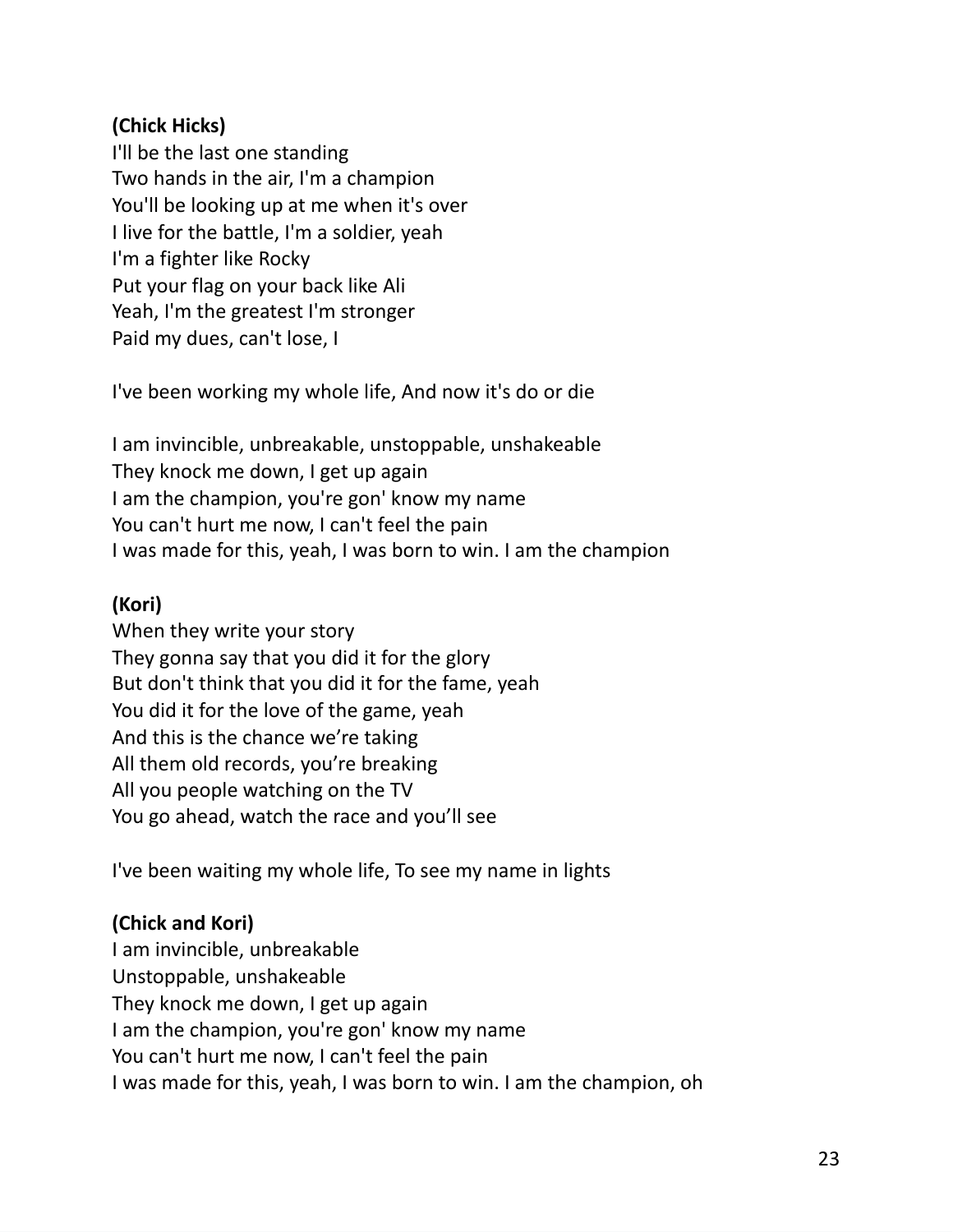**SCENE 7**

**[Lightning enters with tools and begins working. Sally enters.]**

**[Sally checks Lightning's progress. Lightning is working.]**

**SALLY**

How's it going?

**[Lightning is startled.]**

#### **LIGHTNING**

Ahh!

**[Sally is startled.]**

#### **SALLY**

Ahh!

### **LIGHTNING**

You scared me.

#### **SALLY**

You scared *me.* Scaring you, I mean. Scared me. I mean, I scared myself. Scaring you. Uh, how's it going?

### **LIGHTNING**

Have a look for yourself.

**[Sally looks out.]**

### **SALLY**

(surprised) Wow! You are doing a really good job.

### **LIGHTNING**

Don't act so surprised.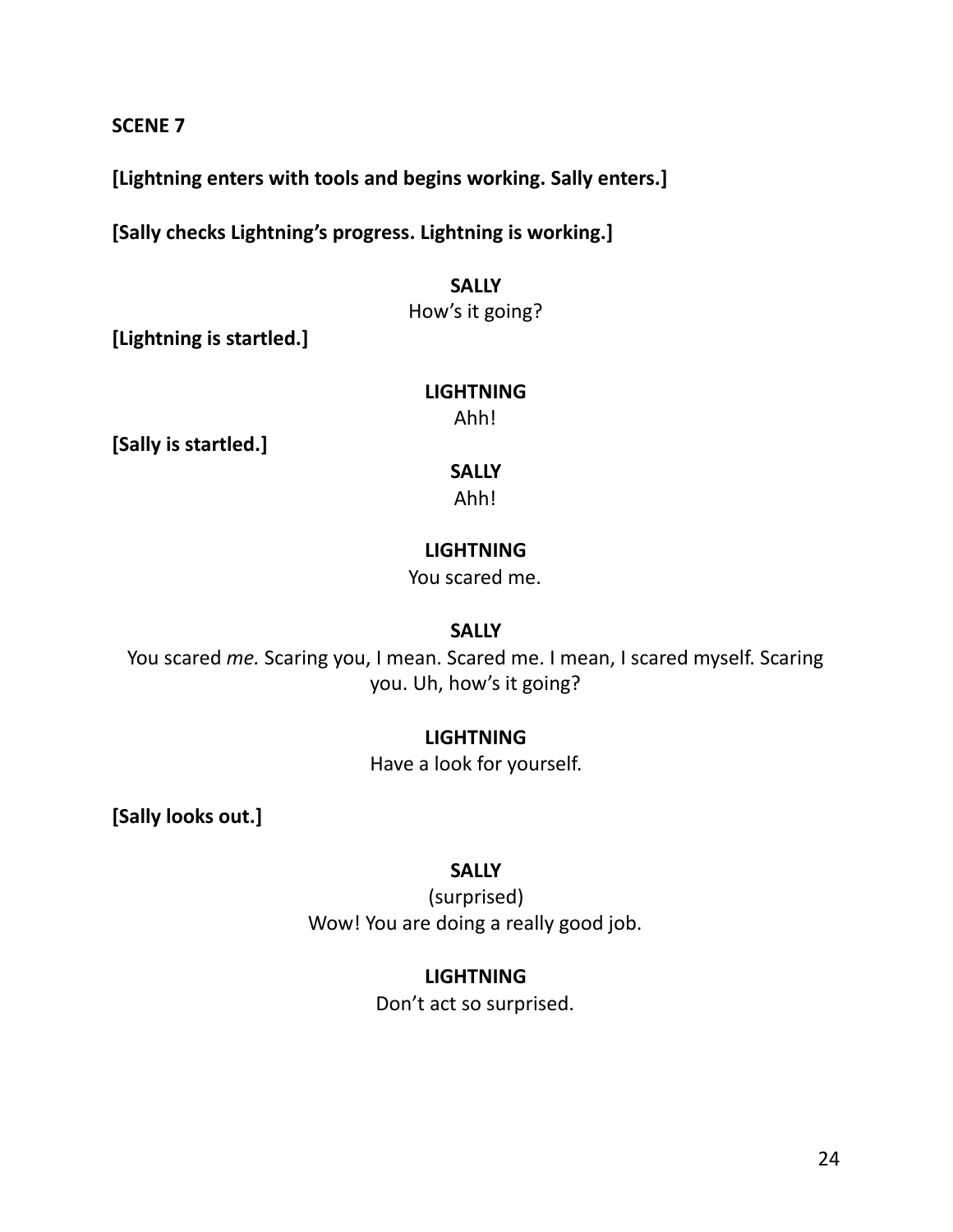#### **SALLY**

#### It's just that -

### **LIGHTNING**

You didn't think I could do anything except drive fast and make trouble.

#### **SALLY**

Something like that.

# **LIGHTNING**

I know how to work hard. I wasn't always a rich and famous racecar driver. It took work. And, perseverance. Preparation, perseverance and a positive attitude.

# **[Lightning chuckles to himself.]**

## **SALLY**

What's so funny?

# **LIGHTNING**

The 3P's. It's a song my Dad used to sing to me. I haven't thought about that song in a long time.

### **SALLY**

Sing it to me.

# **LIGHTNING**

No.

# **SALLY**

Why? Can't sing?

# **LIGHTNING**

I can sing.

# **SALLY**

Then sing it.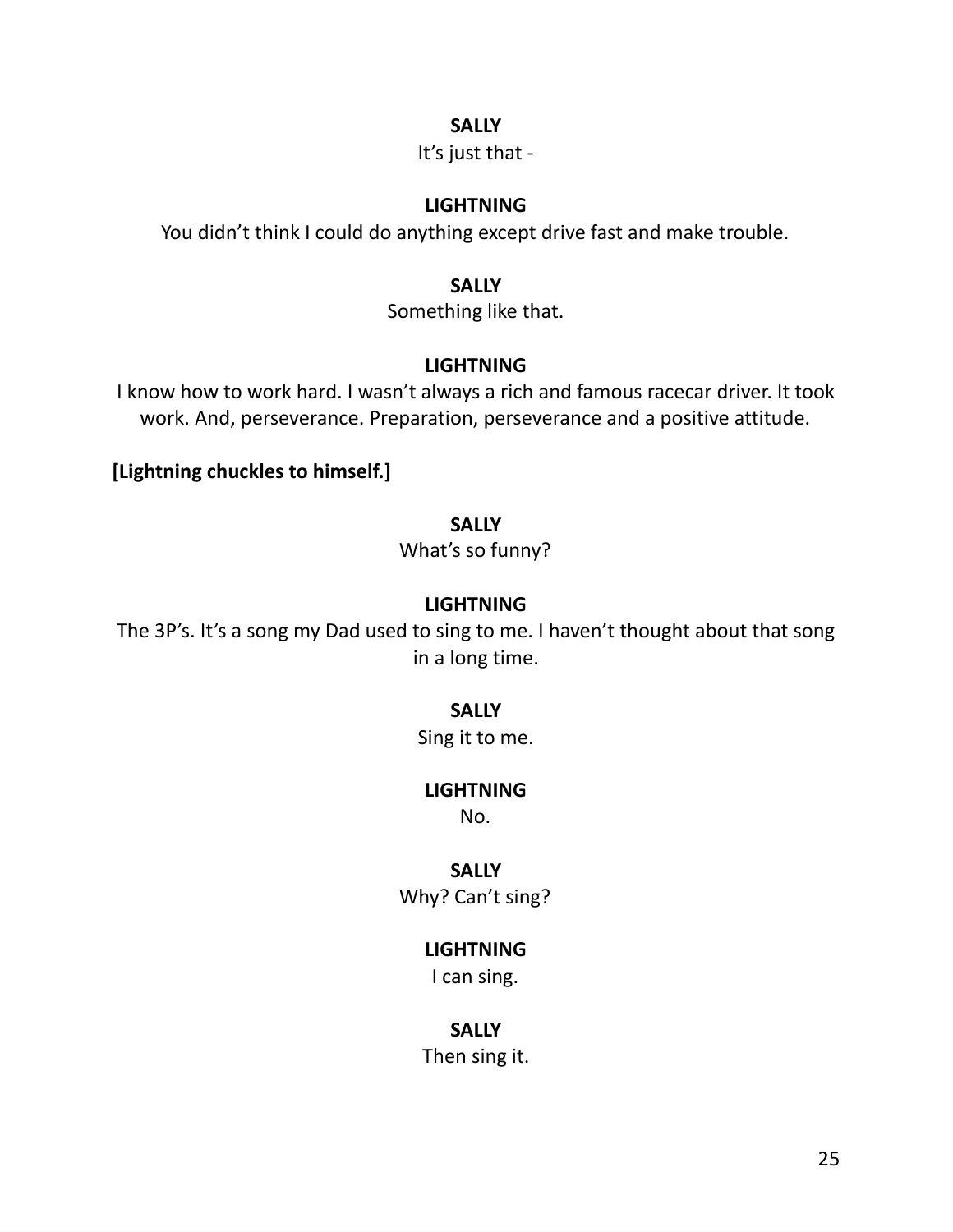## [Lightning and Sally sing 3P's.]

#### **3P's By Rick Apicella**

Preparation, Perseverance, and a Positive attitude! Preparation, Perseverance and a Positive attitude!

Practice every day No matter what they say You have to work for what you get And if you don't make it Your first time out MOVE ON! It's on to the next

Be good to yourself Get plenty of rest And, always be on time And, when your moment comes again Stand tall and smile and shine!

Preparation, Perseverance and a Positive attitude! Preparation, Perseverance and a Positive attitude!

#### **SALLY**

I like it.

### **LIGHTNING**

I like it, too. It helped me get to where I am.

#### **SALLY**

And, where is that?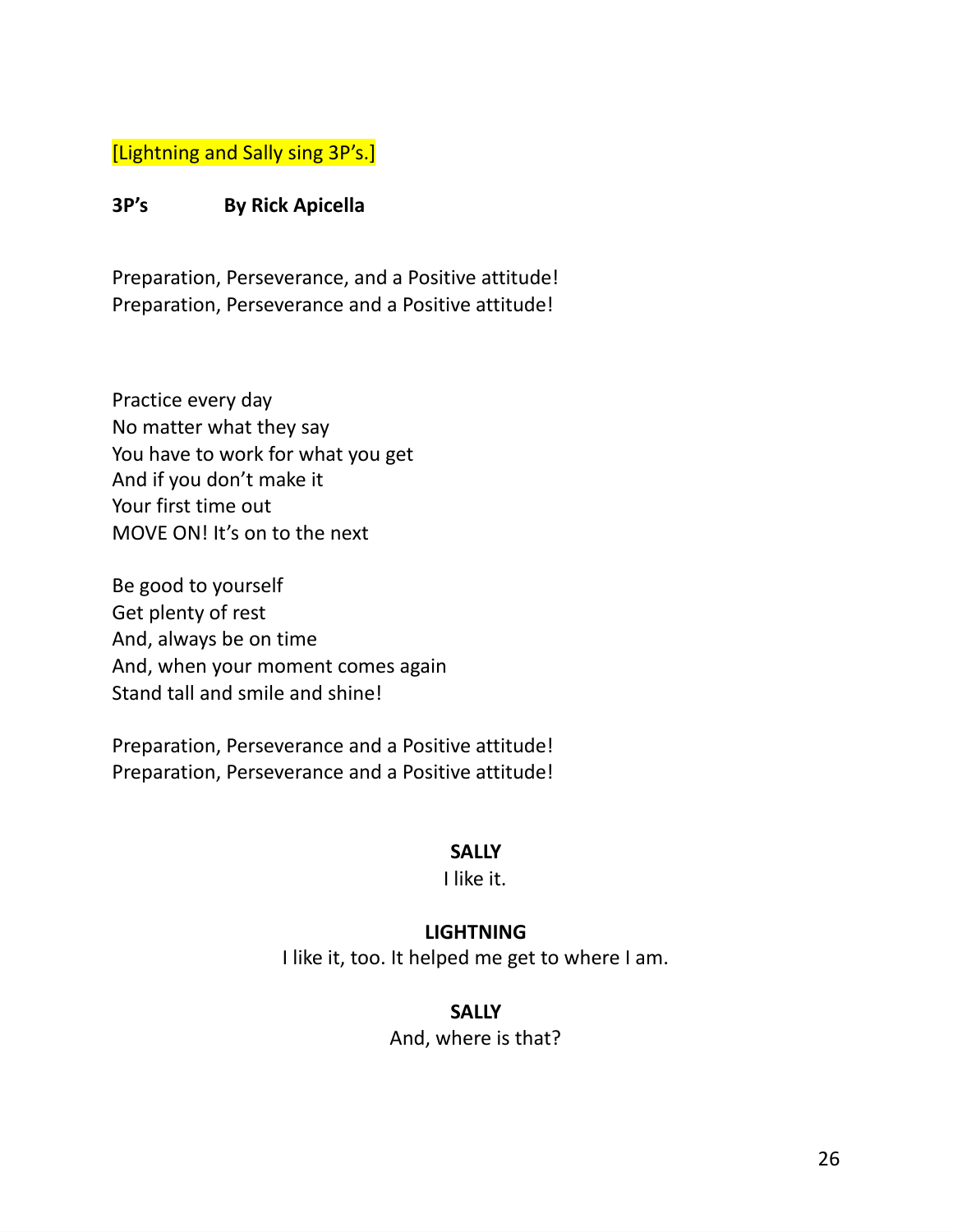### **LIGHTNING**

Radiator Springs I guess.

**[They laugh.]**

#### **SALLY**

Is that such a bad thing?

# **LIGHTNING**

No. It's not. What made you move to Radiator Springs?

## **SALLY**

I fell in love.

# **LIGHTNING**

Oh. Rich lawyer?

**[Sally laughs.]**

## **SALLY**

No. I fell in love with the town. And, it needed me.

[Sally and ALL sing Our Town by James Taylor] **[Movement/dance sequence for entire cast]**

Long ago, but not so very long ago The world was different, oh yes it was You settled down and you built a town and made it live And you watched it grow, it was your town

Time goes by, time brings changes, you change too Nothing comes that you can't handle, so on you go You never see it coming when the world caves in on you On your town, there's nothing you can do

Main street isn't main street anymore Lights don't shine as brightly as they shone before Tell the truth, lights don't shine at all In our town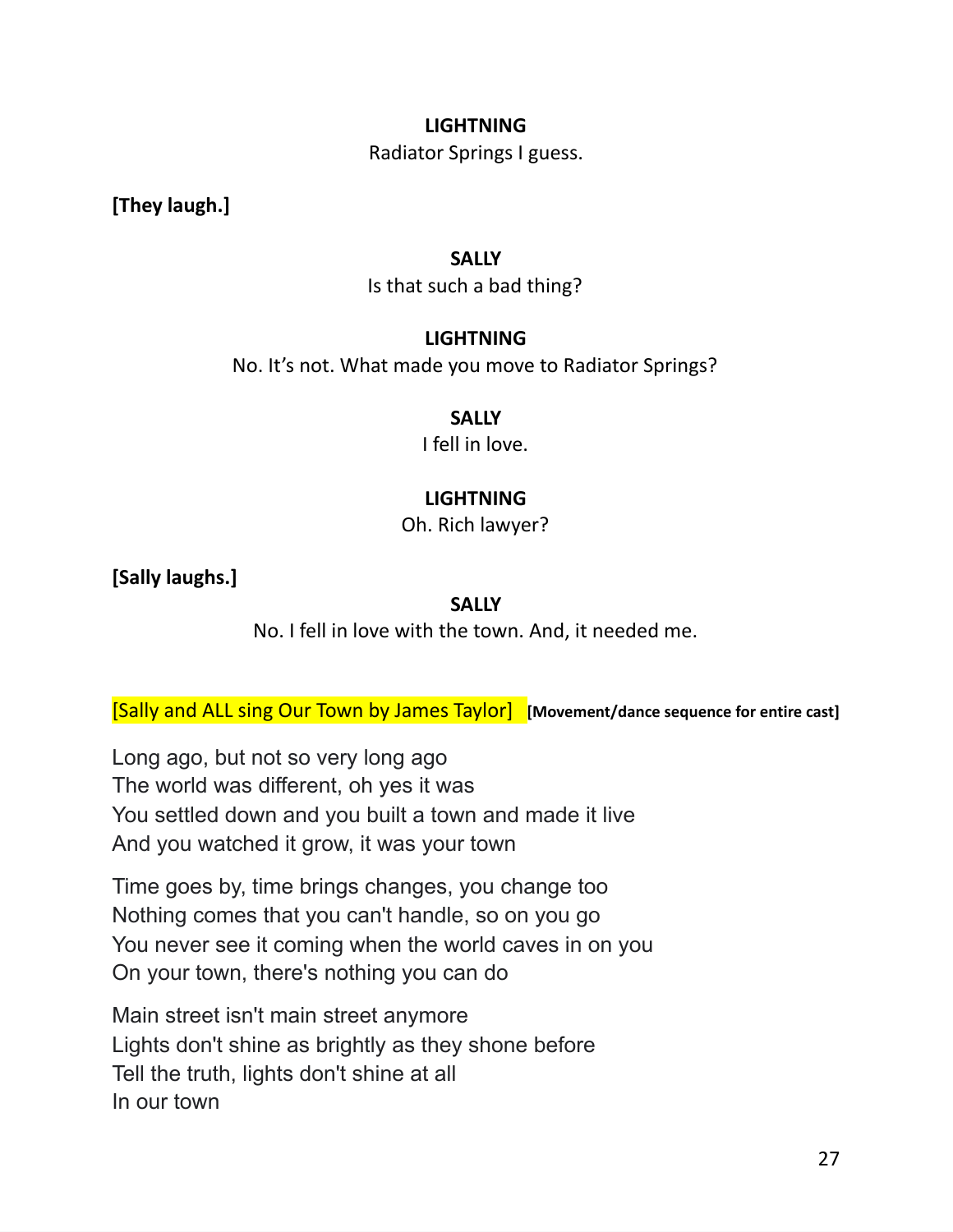Sun comes up each morning, just like it's always done Get up, go to work, start the day You open up for business that's never gonna come As the world rolls by a million miles away

Main street isn't main street anymore No one seems to need us like they did before It's hard to find a reason left to stay But it's our town, love it anyway Come what may, it's our town

# **[Lightning exits. Everyone else remains.]**

**SCENE 7**

## **SALLY**

Well, it's been two weeks, Doc.

# **RAMONA**

He did a good job with the road. He even fixed the lights in my shop!

**FLO**

He fixed the lamp post. And, took my garbage out all week!

# **MATER**

He fixed the mailbox! And, we went fishing together! He's the best best friend a guy could ever have!

# **PHILMORE**

He painted my fence, man! Electric pink! Far out!

# **SARGE**

He even brought old glory back to me when it blew away in the storm. He's a good young man. Patriotic!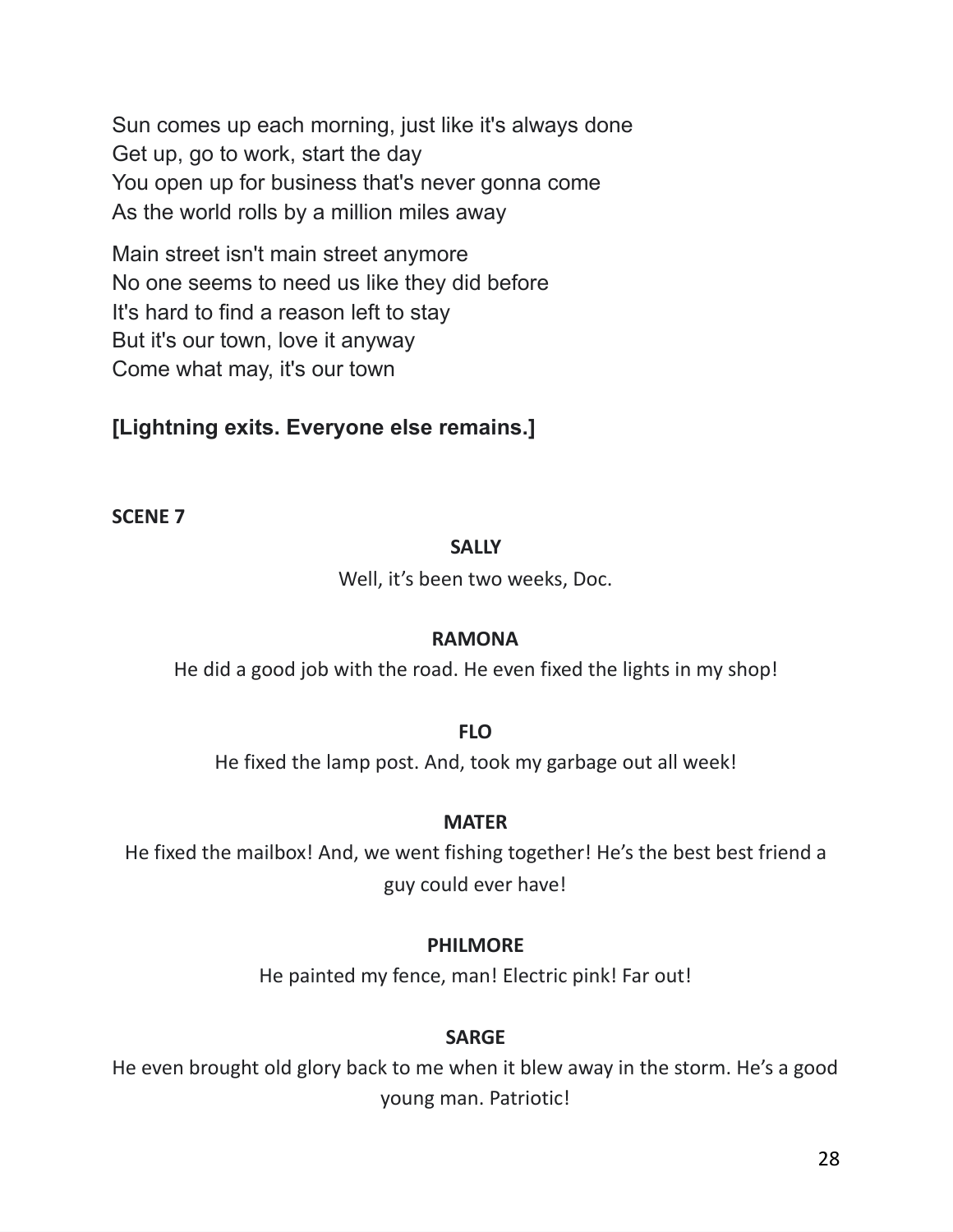#### **SALLY**

So, what do you say, Doc? Can he go to his race?

### **DOC**

Maybe.

#### **ALL**

#### Maybe?

#### **DOC**

Tell him I want to see him.

## **[Everyone exits except Doc. Lightning enters.]**

### **LIGHTNING**

You wanted to see me?

#### **DOC**

You've done a good job of fixing our town.

### **LIGHTNING**

Thanks.

### **DOC**

And, you are free to go to your race.

# **LIGHTNING**

Fantastic!

### **DOC**

If…you are ready.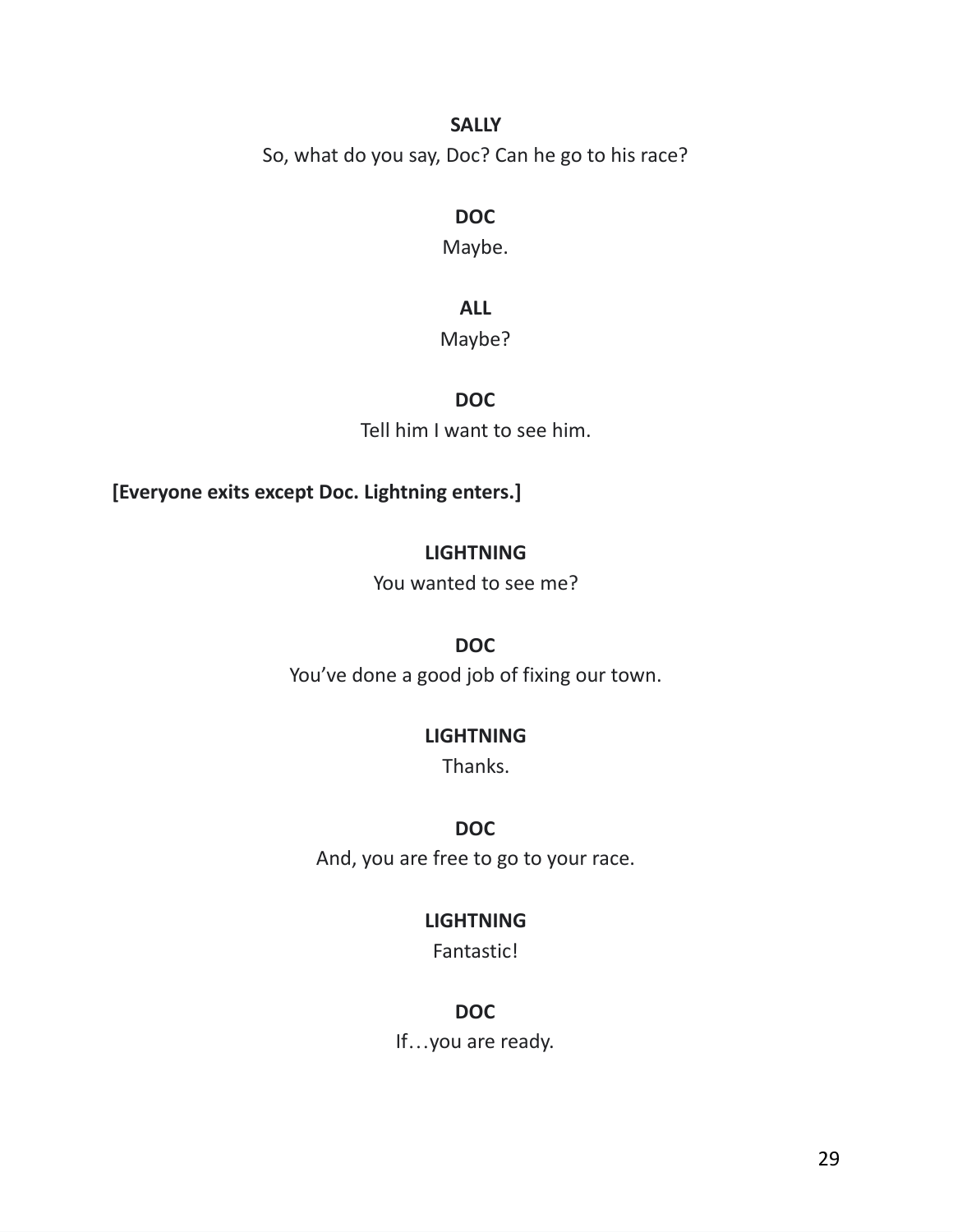### **LIGHTNING**

Ready?

#### **DOC**

If you want to win the Piston Cup you need to focus! You can't drive wild like you always do! You have to have a game plan! And, you have to have a team.

### **LIGHTNING**

What do you know about racing? You're just a doctor. And, a judge. And, from what Flo tells me, one heck of a baker.

**[Doc holds out three medals]**

### **DOC**

And, a champion.

## **LIGHTNING**

Three Piston Cup medals? Oh, my gosh. You're The Fabulous Hudson Hornet!

### **DOC**

Once upon a time, kid.

# **LIGHTNING**

You're the greatest race car driver who ever lived! You've won more Piston Cup Championships than anyone! I don't believe this! You have to tell me your secret to becoming a champion!

### **DOC**

There is no secret! It's very simple. You can have all the talent in the world but you will never succeed unless you learn to be part of a team.

**[Everyone enters.]**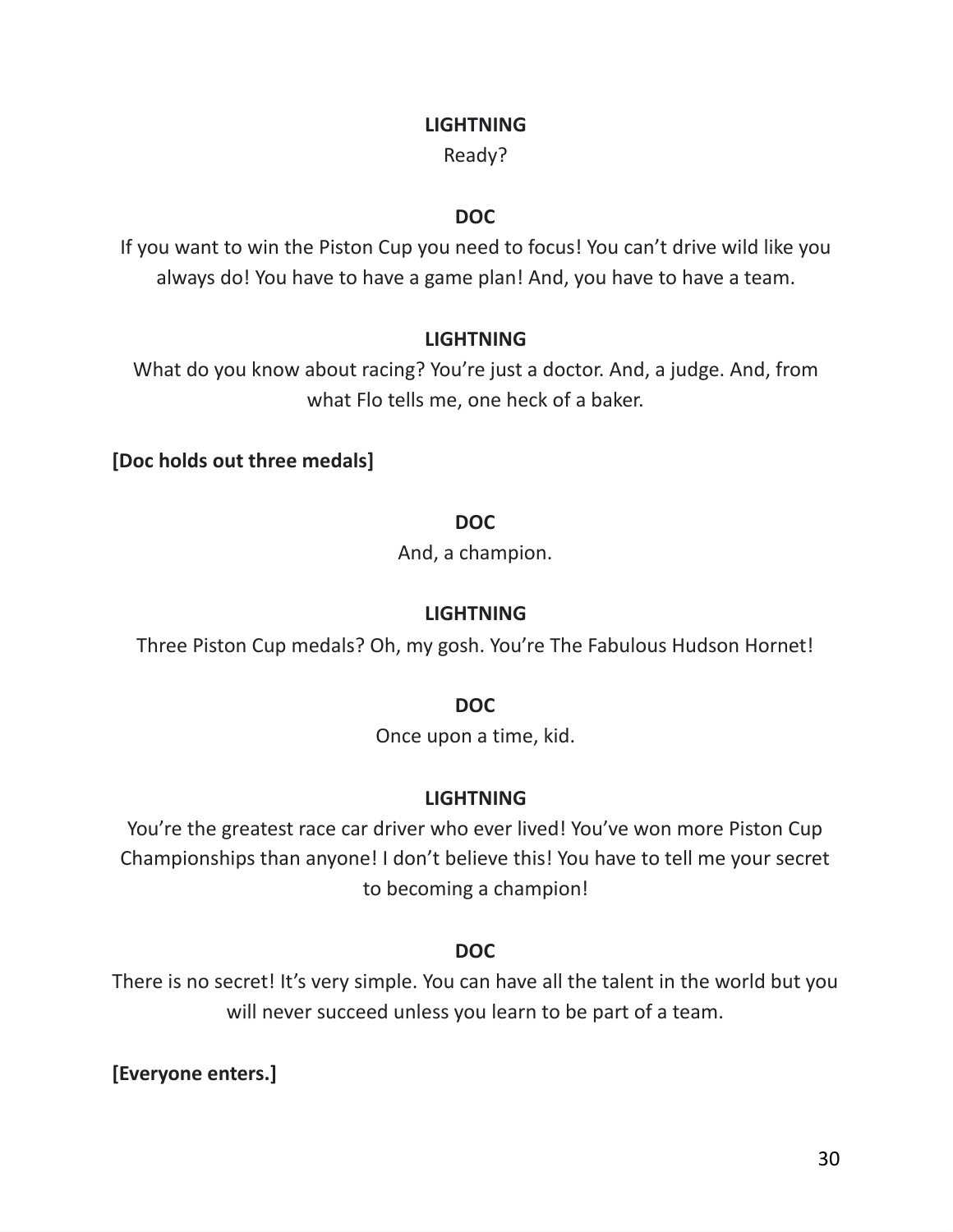#### **DOC**

That goes for racing. That goes for a community. That goes for life. It's always better when we are together.

# [Doc sings Lean on Me]

Sometimes in our lives

We all have pain, We all have sorrow

But if we are wise, We know that there's always tomorrow

Lean on me, When you're not strong

And I'll be your friend

I'll help you carry on...

For it won't be long, Till I'm gonna need somebody to lean on

Please swallow your pride

If I have things you need to borrow

For no one can fill, Those of your needs that you won't let show

You just call on me brother when you need a hand

We all need somebody to lean on

I just might have a problem that you'll understand

We all need somebody to lean on

Lean on me, When you're not strong

And I'll be your friend, I'll help you carry on...

For it won't be long, Till I'm gonna need somebody to lean on

You just call on me brother, When you need a hand

We all need somebody to lean on

I just might have a problem that you'll understand

We all need somebody to lean on

If there is a load you have to bear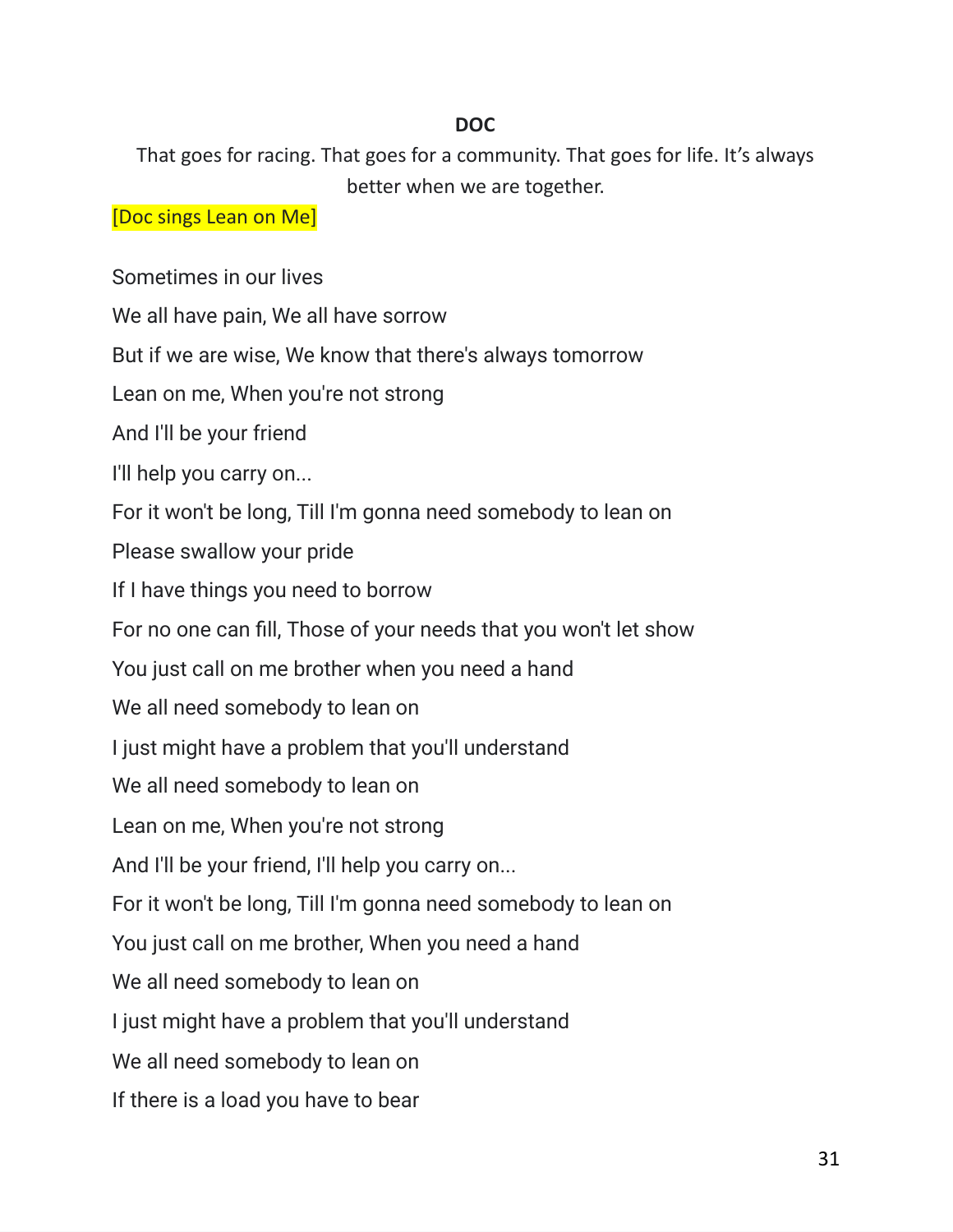That you can't carry, I'm right up the road I'll share your load, If you just call me Call me If you need a friend (Call me) Call me (call me) If you need a friend (Call me) If you ever need a friend (Call me) Call me

# **SCENE 8**

[Big light change. Back to the racetrack]

# **BOB**

Welcome to the 45th Piston Cup Championship race! My name is Bob Cutlass. With me as always is Darrell Cartrip.

# **DARRELL**

Boogity, boogity, boogity! Let's talk racing!

# **BOB**

The big story leading up to this historic race is, "Where is Lightning McQueen?"

# **DARRELL**

That's right, Bob. Maybe the moment was just too big for this youngster. I just hope he's okay.

> **ALL** Look! It's Lightning McQueen!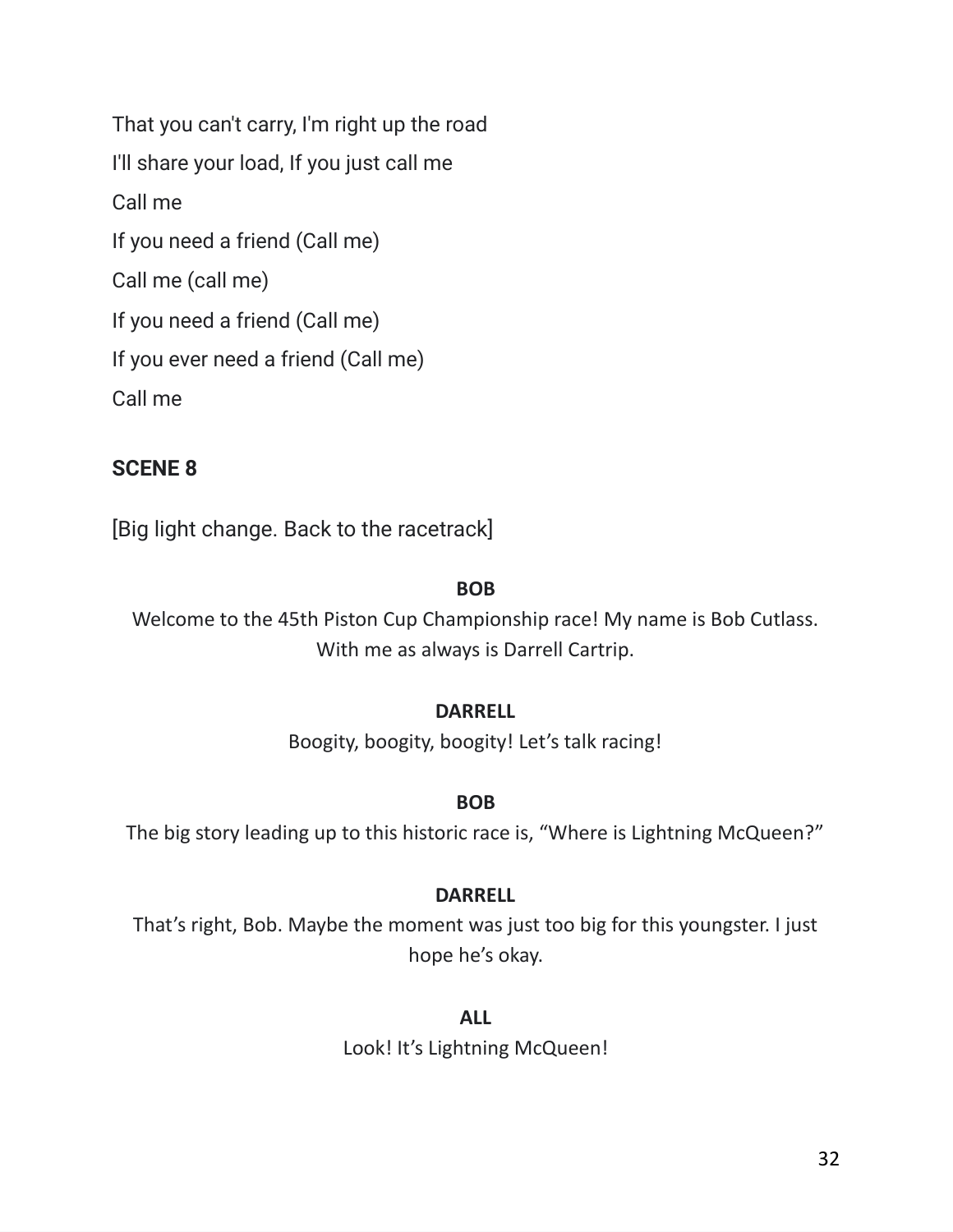#### **BOB**

Something is happening down on the racetrack, Darrell.

#### **DARRELL**

Oh, if it is what I hope it is, we are in for one heck of a race!

#### **BOB**

Kori, what's going on down there?

**[Lightning enters. The fans go wild! Kori enters.]**

#### **KORI**

Lightning! Where have you been?

#### **LIGHTNING**

 $\mathsf{l}$ …

**[Chick enters]**

#### **CHICK**

Where ya been, McQueen? I've been a bit lonely. Not really! Ha! You don't look good McQueen. Let's face it. You don't have it today. And, you know it. I'll be waiting for you at the finish line. Ha!

**[Chick exits]**

**KORI**

Lightning, where have you been?

### **LIGHTNING**

Well, I kinda got sidetracked. With a lot of things. But, I'm here now.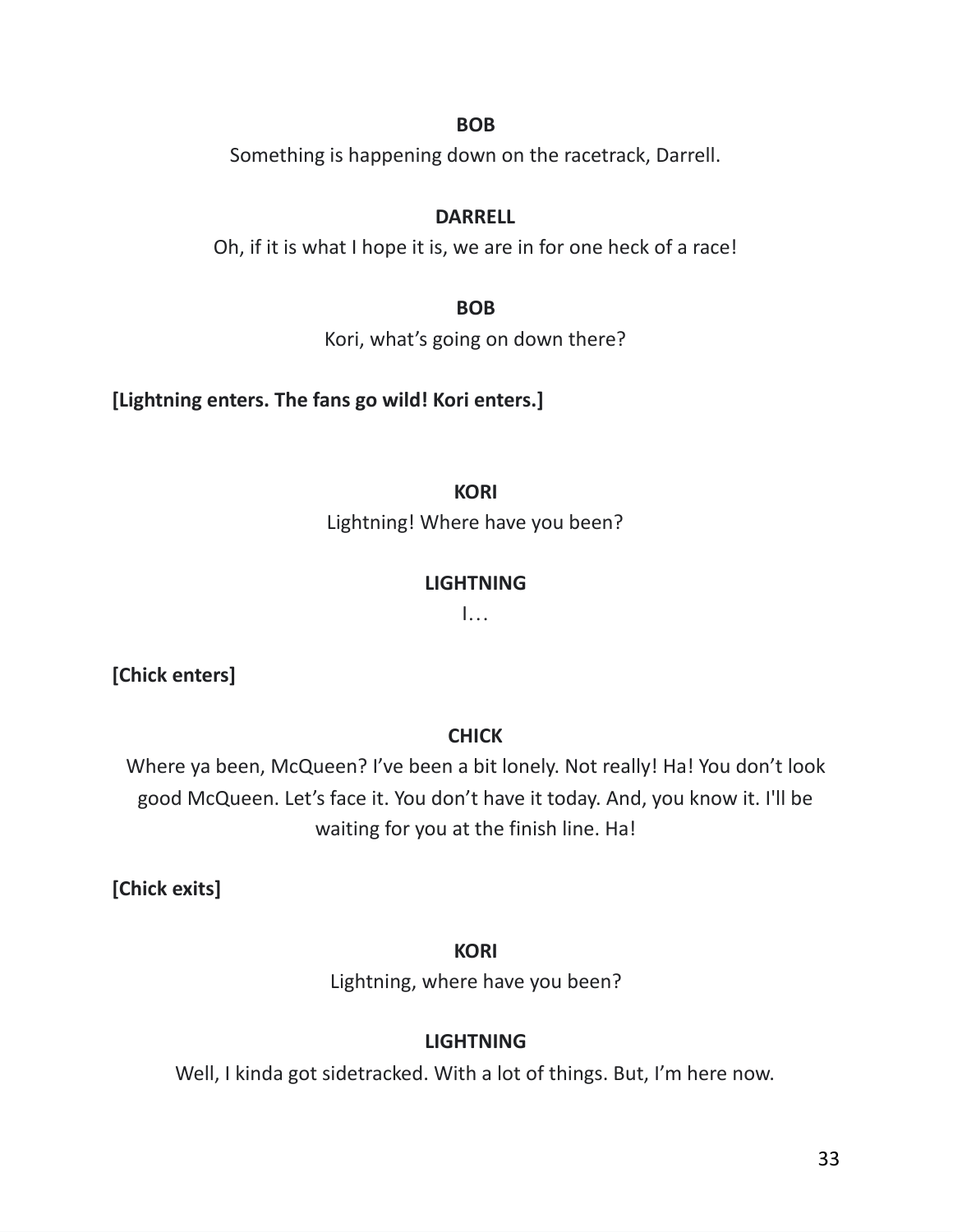#### **KORI**

Lightning, do you have what it takes to beat Chick Hicks today?

#### **LIGHTNING**

Well, I thought I did. But, this week I learned there is more to life than just racing. There is family and community and...love.

#### **KORI**

You don't sound the same, Lightning.

### **LIGHTNING**

I don't feel the same. Maybe Chick is right. Maybe I don't have it today.

#### **KORI**

Best of luck today Lightning.

# **LIGHTNING**

Thank you.

**[Kori exits. Sally enters.]**

### **SALLY**

Hey, McQueen!

# **LIGHTNING**

Huh?

# **SALLY**

We didn't come all this way to see you quit!

**[The town enters]**

# **LIGHTNING**

Guys! You made it!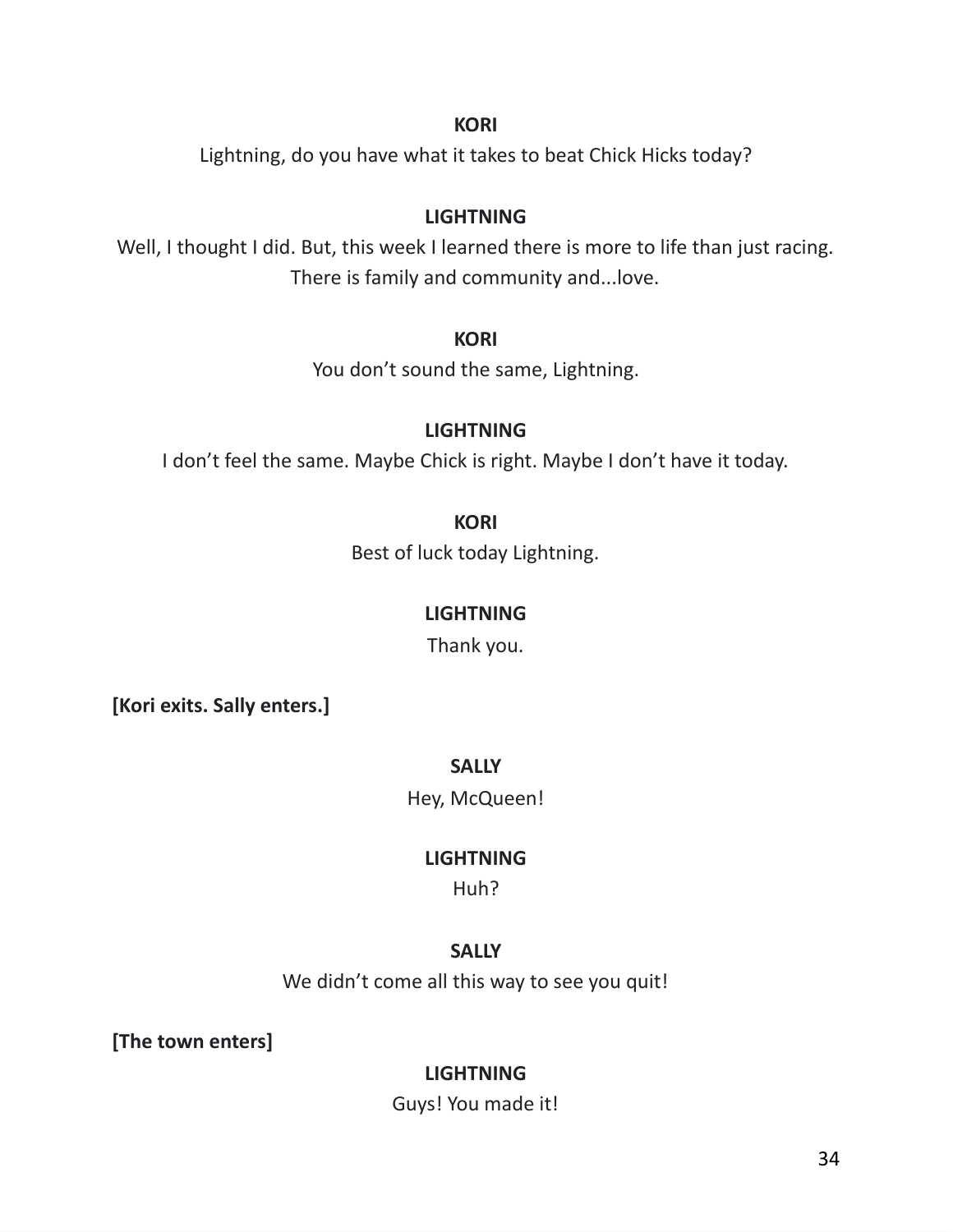#### **MATER**

#### We sure did!

#### **FLO**

If you can drive as good as you can fix the road-

#### **RAMONA**

Then you can win this race!

#### **MATER**

Now, get out there, buddy!

#### **SARGE**

You can do it!

### **PHILMORE**

We're with ya, man!

### **DOC**

You've got more talent than Chick Hicks ever had. And, with this team, you can't lose. No matter what happens. Now, get out there!

### **LIGHTNING**

Ka-Chow!

[Cast sings Life is a Highway by Rascal Flatts]- dance sequence

Life's like a road that you travel on

Where there's one day here and the next day gone

Sometimes you bend, sometimes you stand

Sometimes you turn your back to the wind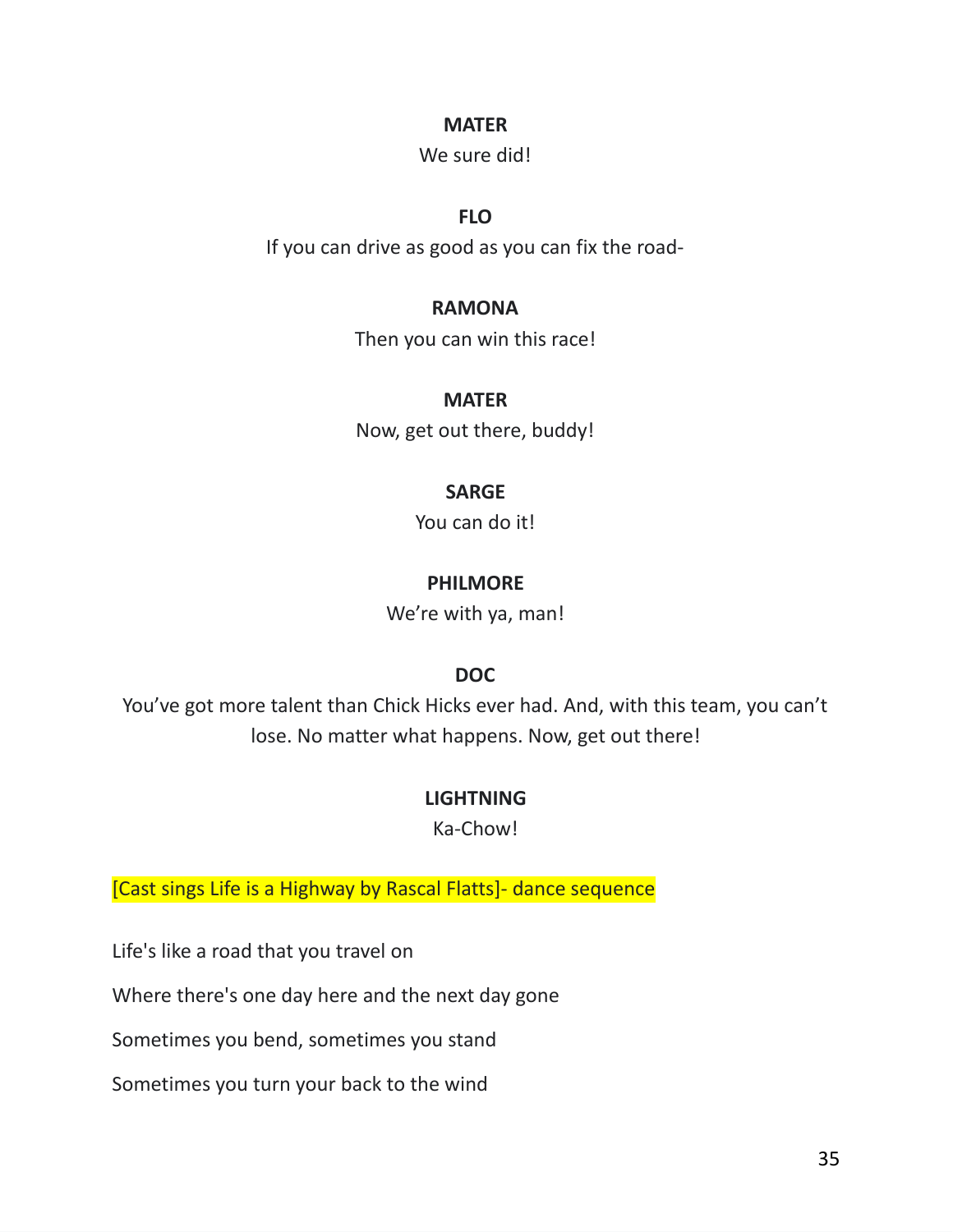There's a world outside every darkened door Where blues won't haunt you anymore Where the brave are free and lovers soar Come ride with me to the distant shore We won't hesitate Break down the garden gate There's not much time left today Life is a highway, I want to ride it all night long If you're going my way, I want to drive it all night long Through all these cities and all these towns It's in my blood and it's all around I loved you now like I loved you then This is the road and these are the hits From Mozambique to those Memphis nights The Khyber pass to Vancouver's lights Knock me down and back up again You're in my blood, I'm not a lonely man There's no load I can't hold A road so rough, this I know I'll be there when the light comes in Just tell 'em we're survivors Life is a highway, I want to ride it all night long If you're going my way, I want to drive it all night long